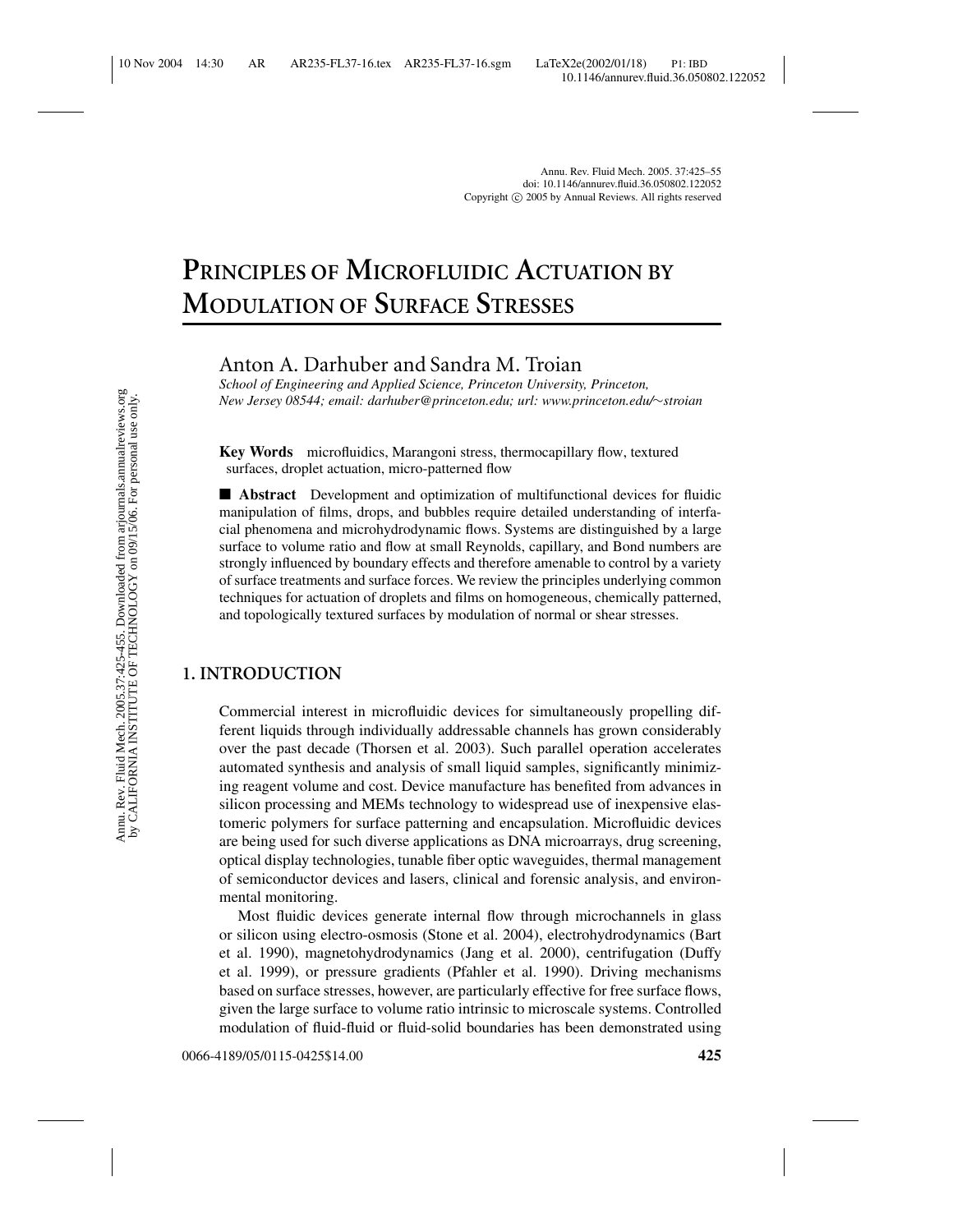electrowetting (Lee et al. 2000, Pollack et al. 2000), dielectrophoresis (Jones et al. 2001, 2004), thermocapillary (Darhuber et al. 2003b), and Marangoni stresses (Gallardo et al. 1999). Two distinct advantages of systems based on external flow are direct accessibility to liquid samples and a reduced contact area generating less friction at solid boundaries. The main disadvantage is evaporative loss, which can be minimized by encapsulation or by lowering the operating temperature. Irrespective of the driving mechanism, current emphasis is on development of inexpensive, robust, and portable units.

Development and optimization of fluidic devices based on free surface flow requires a fundamental understanding of interfacial phenomena and the influence of surface energy modulation. Most underlying interfacial phenomena were qualitatively understood by the end of the nineteenth century; however, to this day there remain many systems for which quantitative descriptions are still lacking. Interest in this subject today is focused on discrete or continuous microscopic control of small-scale systems. Experimental capabilities have been greatly extended through development of new techniques for chemical and topological patterning of substrates involving photolithography, selective material deposition and etching, or surface micromachining. Integrated microscale sensors and detectors have also enhanced the usefulness of these devices.

Predictions for the shape and speed of droplets and films require accurate models for the forces affecting the advance of the triple-phase contact line. This necessitates consideration of the difference between dynamic and static contact angles (Cox 1986, Dussan 1979, Shikhmurzaev 1997), contact angle hysteresis (Chen et al. 1991; Johnson & Dettre 1964, 1965), line tension (Rowlinson 1983), and the stress singularity caused by the no-slip condition (Cox 1986, Dussan 1976, Huh & Scriven 1971). Line tension is only significant for system sizes below about  $10^{-2} \mu$ m (Adamson 1990) and is usually negligible in microscale flows. Hysteretic effects, however, greatly influence droplet mobilization because a critical force is required to overcome contact line pinning due to chemical, topological, or adsorptive defects. For contact line motion, the dynamic advancing contact angle,  $\theta$ , must exceed a minimum value,  $\theta_A$ , greater than its static value,  $\theta_s$ , i.e.,  $\theta > \theta_A \ge \theta_s$ . Likewise, the dynamic receding contact angle must satisfy  $\theta < \theta_R \leq \theta_s$  (Chen et al. 1991; Johnson & Dettre 1964, 1965). For a two-dimensional (2D) droplet with speed *U*, the hysteresis is characterized by  $\theta_A(U) - \theta_R(U)$ . The nonintegrable stress singularity at a moving contact line can be relieved by slip conditions (Greenspan 1978, Navier 1823), where the slip velocity is proportional to the local shear rate, by a precursor layer formed by evaporation/condensation processes at the contact line, or by adsorption of a molecular film (de Gennes 1985). Molecular dynamics simulations were recently used to explore the origin and dynamic response of the slip length (Barrat & Bocquet 1999, Priezjev & Troian 2004, Thompson & Troian 1997); these results have yet to be incorporated into continuum models.

This article provides an overview of physical mechanisms based on modulation of normal and shear stresses for fluidic actuation on homogeneous, chemically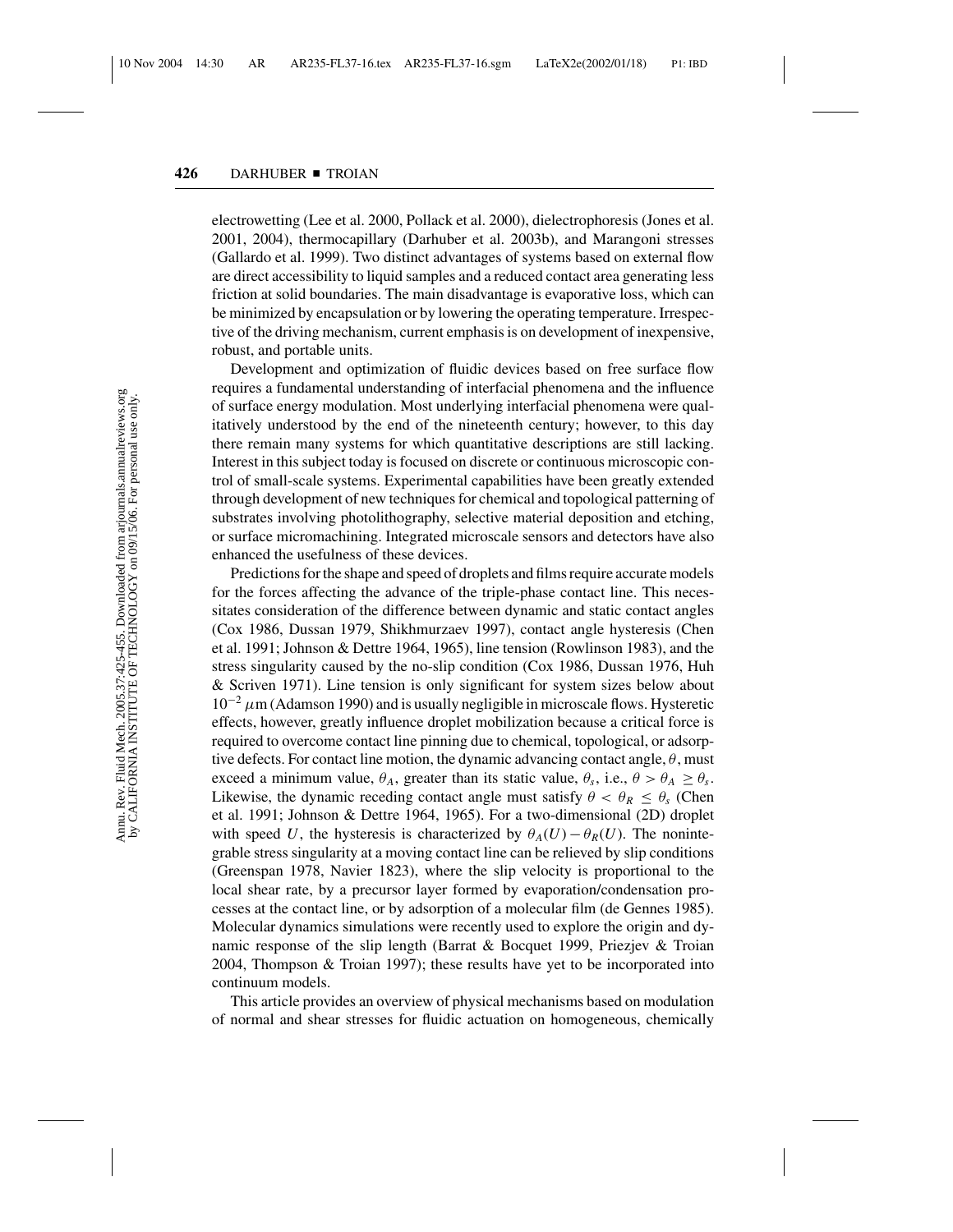patterned, or topologically textured surfaces. The majority of flows are investigated within the lubrication approximation (Leal 1992), for which the geometric aspect ratio,  $\epsilon^2 = (h/L)^2 \ll 1$ , and the dynamic ratio,  $\epsilon \cdot \text{Re} \ll 1$ , where Re is the Reynolds number. Not included here is a description of electrokinetic phenomena, nor particle or droplet migration by electromechanical body forces such as dielectrophoresis (Jones et al. 2001). Additional issues relating to intermolecular forces, line tension, multiphase flow, evaporation and segregation, microscale mixing phenomena (Ottino & Wiggins 2004), or device fabrication are also not considered. In sections 2 and 3, we examine the influence of capillary forces on the static and dynamic behavior of films and droplets in response to chemically or topologically modified surfaces. Sections 4 and 5 are devoted to liquid actuation by variation of the fluid-fluid or fluid-solid interfacial tension.

## **2. STATIC CAPILLARY PHENOMENA**

The equilibrium shape,  $h(x, y)$ , of an isothermal liquid droplet of constant volume, *V*, resting on a flat solid (in an ambient vapor phase of negligible density) is determined by minimizing the total free energy, *E*−*pV*, which includes all contributions from body, surface, or line forces. Here, *p* is the total pressure within the liquid phase. The surface contribution is given by  $\gamma_l v A_{l} + \gamma_s A_{ls} + \gamma_s v A_{sv}$ , where  $\gamma_{ij}$ and  $A_{ij}$  denote the interfacial tensions and contact areas between the liquid-vapor (*lv*), liquid-solid (*ls*), and solid-vapor (*sv*) boundaries. The Young-Laplace equation specifies the pressure drop across a curved liquid-vapor interface according to  $-\gamma_l \nabla_s \cdot \mathbf{n} = -\gamma_l \nabla_l (1/R_1 + 1/R_2)$ , where  $R_{1,2}$  represent the local principal radii of curvature characterizing the *l*v interface. In a gravitational field, mechanical equilibrium requires that  $\gamma_{\nu}(1/R_1+1/R_2)+\rho gz = const$ , where  $\rho$  is the liquid density, *g* is the gravitational constant, and *z* is the vertical distance from the solid surface  $z = 0$ . For small slopes, both  $|\partial h/\partial x|^2 \ll 1$  and  $|\partial h/\partial y|^2 \ll 1$  and the surface gradient,  $\nabla_s = \nabla - \mathbf{n}(\mathbf{n} \cdot \nabla)$ , simply reduces to  $(\partial/\partial x, \partial/\partial y)$ , where **n** is the outward oriented unit normal at the *l*v interface. In this limit, the capillary pressure simplifies to  $p = -\gamma_{\text{av}}(\partial^2 h/\partial x^2 + \partial^2 h/\partial y^2)$ . The angle of contact,  $\theta_s$ , at the three-phase boundary is specified by the Young-Dupré condition,  $\gamma_l$  cos  $\theta_s = \gamma_{sv} - \gamma_l$ . In this article, the term nonwetting refers to angles  $\theta_s > \pi/2$ , partially-wetting to angles  $\theta_s < \pi/2$ , and completely wetting to  $\theta_s = 0$ . In general, the computation of liquid shapes on textured surfaces can lead to complicated analytic expressions; however, the availability of software packages like Surface Evolver (Brakke 1992) greatly simplifies the numerical computation of minimum energy surfaces subject to complex surface or volumetric constraints.

# **2.1. Droplet Shapes on Chemically Patterned Surfaces**

A partially wetting droplet of characteristic dimension *L* resting on a flat and chemically homogeneous substrate assumes the shape of a spherical cap provided  $Bo = \rho g L^2 / \gamma_l$   $\ll 1$ . For  $Bo \gtrsim 1$  [or equivalently  $L \gtrsim \ell_c = \sqrt{\gamma_l v / \rho g}$ , where  $\ell_c$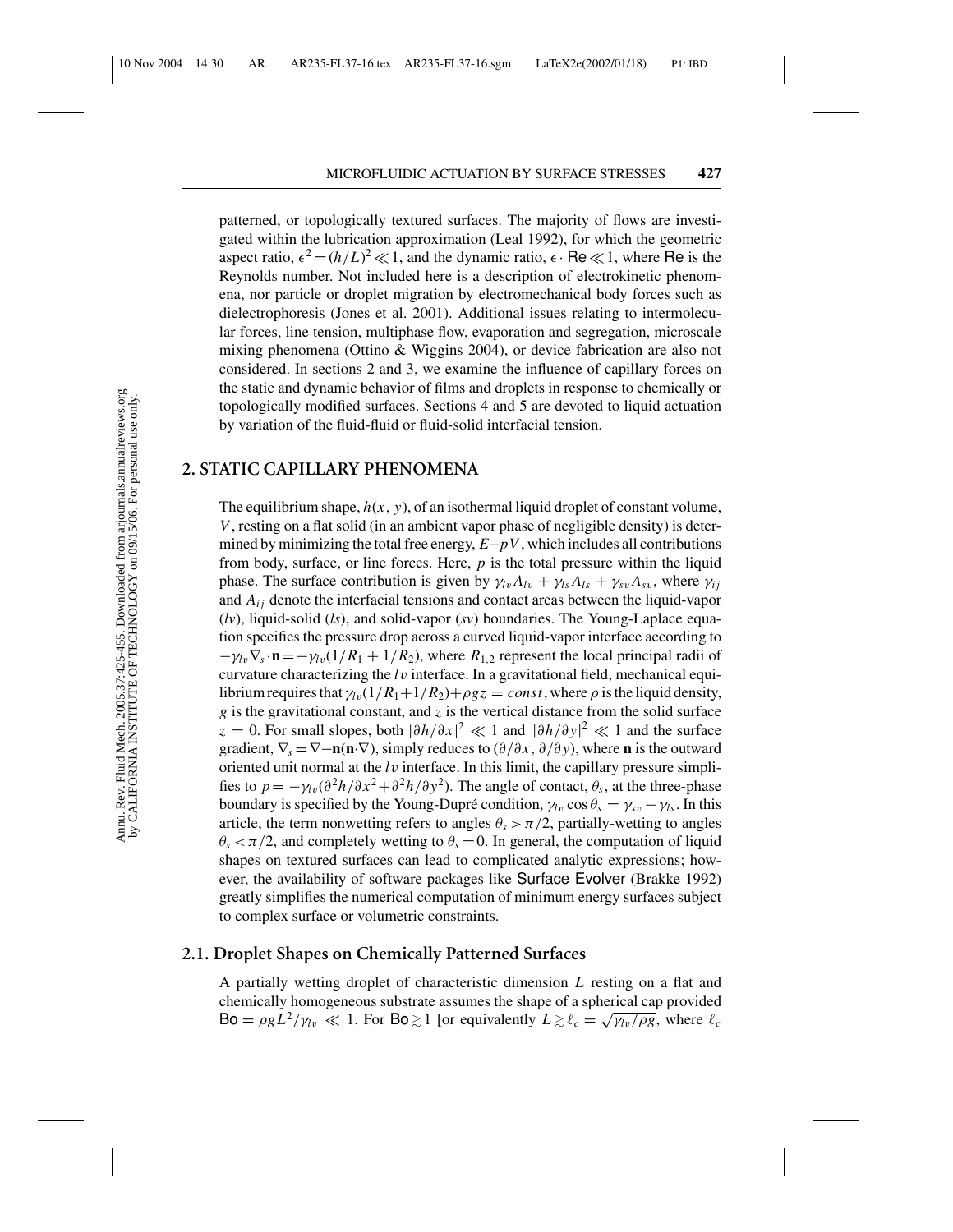is the capillary length (typically 1–3 mm)], hydrostatic forces flatten the droplet shape and the apex height is a nonmonotonic function of volume (Finn 1986). In the absence of evaporative or compositional effects, these configurations are stable. By contrast, liquid dispensed in the shape of a long and slender ribbon can undergo a Rayleigh instability if the contact lines are free to move. Davis (1980), using a hydrodynamic analysis, and Sekimoto et al. (1987), using energy-minimizing arguments, examined the linear stability of infinitely long liquid rivulets subject to various boundary conditions at the contact lines. For immobile lines, a liquid ribbon is unconditionally stable provided  $\theta_s < 90^\circ$  (Davis 1980). For  $90^\circ < \theta_s < 180^\circ$ , the ribbon is linearly stable to longitudinal disturbances of wavenumber *k* provided  $(kR)^2 > 3/4$ , where R is the unperturbed radius of curvature. Roy & Schwartz (1999) used energy minimization to examine the stability of liquid ribbons within hollow wedges or circular and ellipsoidal cylinders. For a given substrate geometry and contact angle, stability is guaranteed provided the unperturbed meniscus pressure is an increasing function of the liquid cross-sectional area.

Well developed surface treatments exist for patterning surfaces like gold, silicon, or glass into regions of mixed wettability. The surface energy can be modified, for example, by selective adsorption of self-assembling monolayers consisting of alkylthiol or chlorosilane molecules (Maoz & Sagiv 1984). The critical surface tension of perfluorinated coatings is among the lowest measured (Shafrin & Zisman 1960), producing water contact angles up to  $119°$  on flat and smooth surfaces. The large contrast in contact angle between uncoated ( $\theta_s = \theta_{\text{int}}$ ) and coated  $(\theta_s = \theta_{ext})$  regions helps confine liquid films or droplets to the more wettable regions of a substrate. The Young-Dupr´e equation does not hold if a contact line coincides with the boundary (B) differentiating the regions characterized by  $\theta_{int}$  from  $\theta_{ext}$ . In this case,  $\theta_B$  can assume any value between  $\theta_{int}$  and  $\theta_{ext}$ , depending on the liquid volume and boundary geometry. This effect, which is known as canthotaxis (Langbein 2002), can also occur along sharp edges between planes of equal surface energy.

Gau et al. (1999) and Darhuber et al. (2000a) investigated the static conformation of liquid ribbons and droplets on chemically heterogeneous surfaces. Figure 1*a*,*b* illustrates the equilibrium shapes on a partially wetting rectangular stripe for the case  $\theta_{ext} = 180^\circ$  and  $\theta_{int} = 60^\circ$  or 30°. With increasing volume, the droplet elongates along the stripe for  $\theta_{\text{int}} = 30^\circ$ , whereas it develops a bulge for  $\theta_{\text{int}} = 60^\circ$ . Brinkmann & Lipowsky (2002) found that elongated ribbons of essentially constant cross-section only form if  $\theta_{int} < \arccos(\pi/4) \approx 38^\circ$  and  $\theta_{ext} \geq 90^\circ$  for sufficiently large volumes. Gau et al. (1999) observed the formation of a single bulge for completely wetting liquids and sufficiently large volumes, i.e.,  $\theta_B > 90^\circ$ (Figure 1*c*). Moreover, a corner formed by the intersection of two wettable stripes can induce a bulge (Figure 1*d*,*e*), which can be eliminated by smoothing the corner (Figure 1 *f*,*g*). In general, liquids on chemically structured surfaces can undergo abrupt shape transitions with increasing volume. Brinkmann & Lipowsky (2002) computed bifurcation diagrams and stability limits for a number of interesting surface patterns.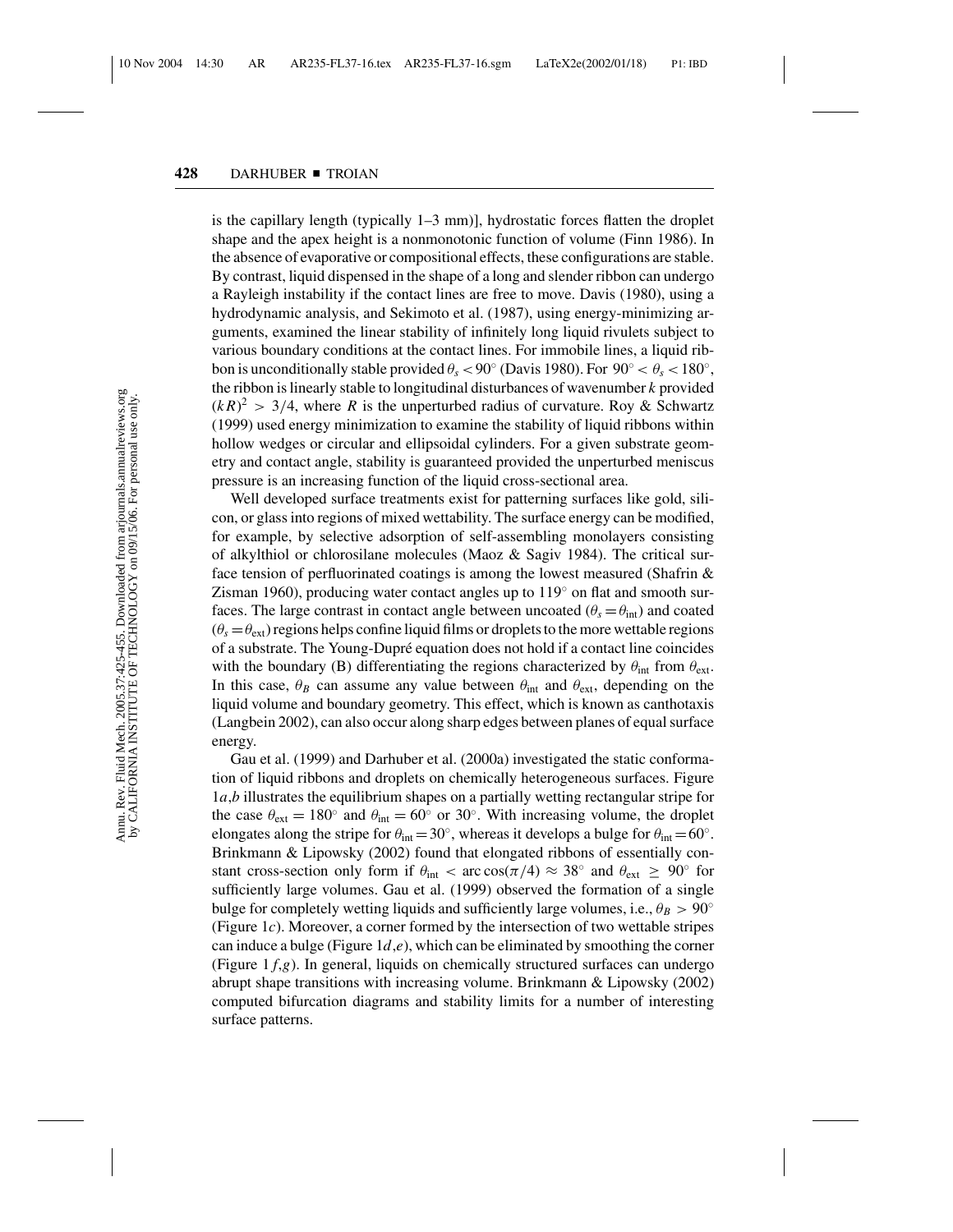

**Figure 1** (*a,b*) Simulation results of sessile droplets of volume  $V = 0.1{\text{-}}1.6 \,\mu\text{m}^3$  on a rectangular microstripe of dimensions  $1 \mu m \times 8 \mu m$ . Exterior contact angle  $\theta_{ext} = 180^\circ$ ; interior contact angle (*a*)  $\theta_{\text{int}} = 60°$  and (*b*) 30° (Darhuber et al. 2000a). (*c*) Ribbons of water condensed from the vapor phase on hydrophilic microstripes about 50  $\mu$ m in width. Above a critical volume such that  $\theta_B > 90^\circ$ , a bifurcation from uniform cross-section to a single bulge occurs, unlike a Rayleigh instability. [Reprinted with permission from Gau et al. (1999). Copyright AAAS.] (*d*,*e*) Top (contour) and side views of a liquid ribbon on a half loop pattern measuring 10  $\mu$ m in length with  $\theta_{int} = 45^\circ$  and  $\theta_{ext} = 135^\circ$ . Liquid accumulates near the corners (Darhuber et al. 2000a). ( $f,g$ ) Top and side views of a 10  $\mu$ m wide liquid ribbon on a rounded corner pattern with  $\theta_{int} = 0°$  and  $\theta_{ext} = 180°$ . When the inner radius of curvature (indicated by the circle) is made to equal the microstripe width, bulges are eliminated for moderate fill volumes, and the liquid height profile becomes uniform (Darhuber et al. 2000a).

For a prescribed set of interfacial energies, the pattern feature size, such as the width  $w$  of the microstripes shown in Figure 1, can be used to control the liquid shape for  $w \ll \ell_c$ . As a consequence of the equilibrium condition of constant mean curvature, the characteristic liquid thickness scales as  $h \sim w^2$  because  $\frac{\partial^2 h}{\partial x^2} + \frac{\partial^2 h}{\partial y^2} \sim h/w^2 = const.$  The length scale w also determines the lateral scale governing the drop-off in film height near boundaries or nonwetting defects (Darhuber et al. 2001a). Incorporation of line tension or disjoining pressure effects will introduce additional length scales, which can modify the equilibrium conformations and stability limits on chemically decorated surfaces.

#### **2.2. Droplet Shapes on Topologically Textured Surfaces**

Textured surfaces can be categorized into those that have sharp corners and edges and those whose slopes and curvatures vary smoothly with position. Concus & Finn (1974) first studied the equilibrium shape of a finite volume of liquid inside a wedge with opening angle  $\beta$ , where the contact angles on the two intersecting half planes are  $\theta_1$  and  $\theta_2$ . For the symmetric case  $\theta_1 = \theta_2$  and small opening angle  $\beta < \pi-2\theta_1$ , there is no stable equilibrium shape because the liquid is continuously wicked along the wedge. Nonwetting liquids for which  $2\theta_1 > \pi + \beta$  instead form a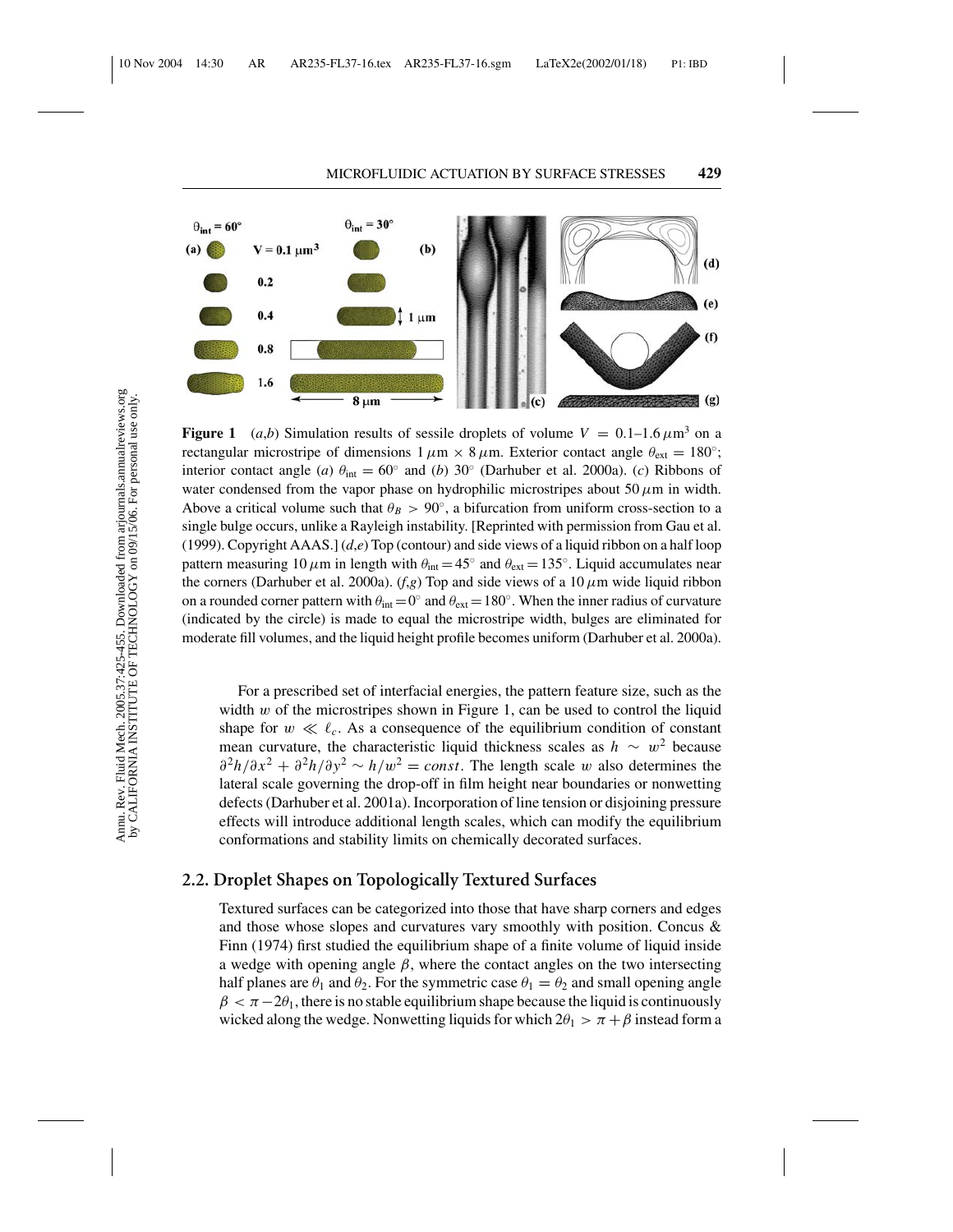

**Figure 2** (*a*) Contour plots of the equilibrium shape of sessile droplets on a corrugated surface with increasing volume (Huh & Mason 1977). (*b*) Glycerol/water droplet (diameter 6 cm) on an hexagonal array of hydrophobic defects of thickness  $0.5 \mu m$ , diameter 400  $\mu$ m and pitch 707  $\mu$ m (Cubaud & Fermigier 2001). (*c*) Liquid bridge formed by a droplet between two nonwetting intersecting surfaces. (*d*,*e*) Water droplet on a (*d*) smooth ( $\theta = 109°$ ) and (*e*) rough ( $\theta = 174°$ ) alkylketene dimer substrate with a fractal dimension of 2.29. [Reprinted with permission from Onda et al. (1996). Copyright Am. Chem. Soc.]

spherical bridge as shown in Figure 2*c*. Gibbs (1906) realized that sharp edges and steps can also be used to confine liquids and pin contact lines. Mori et al. (1982) demonstrated that liquid spreading can be inhibited by step heights as small as 60 nm on cleaved mica.

Huh & Mason (1977) examined droplet shapes for partially wetting liquids on a corrugated surface,  $s(x, y) = \varepsilon \sin(\pi x / l) \sin(\pi y / l)$ , by a perturbation analysis of the Young-Laplace equation. As shown in Figure 2*a* for  $\theta = 40^\circ$ , even smallamplitude corrugations ( $\varepsilon = 0.05$ ) can induce pronounced distortion from axisymmetry. The droplet equilibrium center positions coincide with local minima of the doubly grooved surface. Similar polygonal shapes are adopted by liquid droplets on surfaces patterned by an array of nonwetting defects (Figure 2*b*) or arrays of cylindrical pillars (Krupenkin et al. 2004). In these examples, the surface protrusions are more than two orders of magnitude smaller in diameter than the droplets.

Surface textures with large geometric aspect ratios can generate super-wettable or super-nonwettable substrates. As shown in Figure  $2d,e$ , the contact angle  $\theta$  of a water droplet on a hydrophobic waxy surface can be increased from 109◦ to 174◦ by roughening the surface. As a consequence of air entrapment in crevices, only a fraction of the supporting solid is in direct contact with the liquid phase. For a liquid film on a mesh or screen where  $f_1$  is the area fraction of liquid in contact with the mesh and  $f_2$  the area fraction in contact with air, Cassie & Baxter (1944) showed that  $\cos \theta = f_1 \cos \theta_1 - f_2$ . Ollivier (1907) first reported this effect for water droplets on hydrophobic powders; lotus leaves and duck's feathers (Moilliet 1963) repel rain droplets for the same reason. Nowadays, synthetic, highly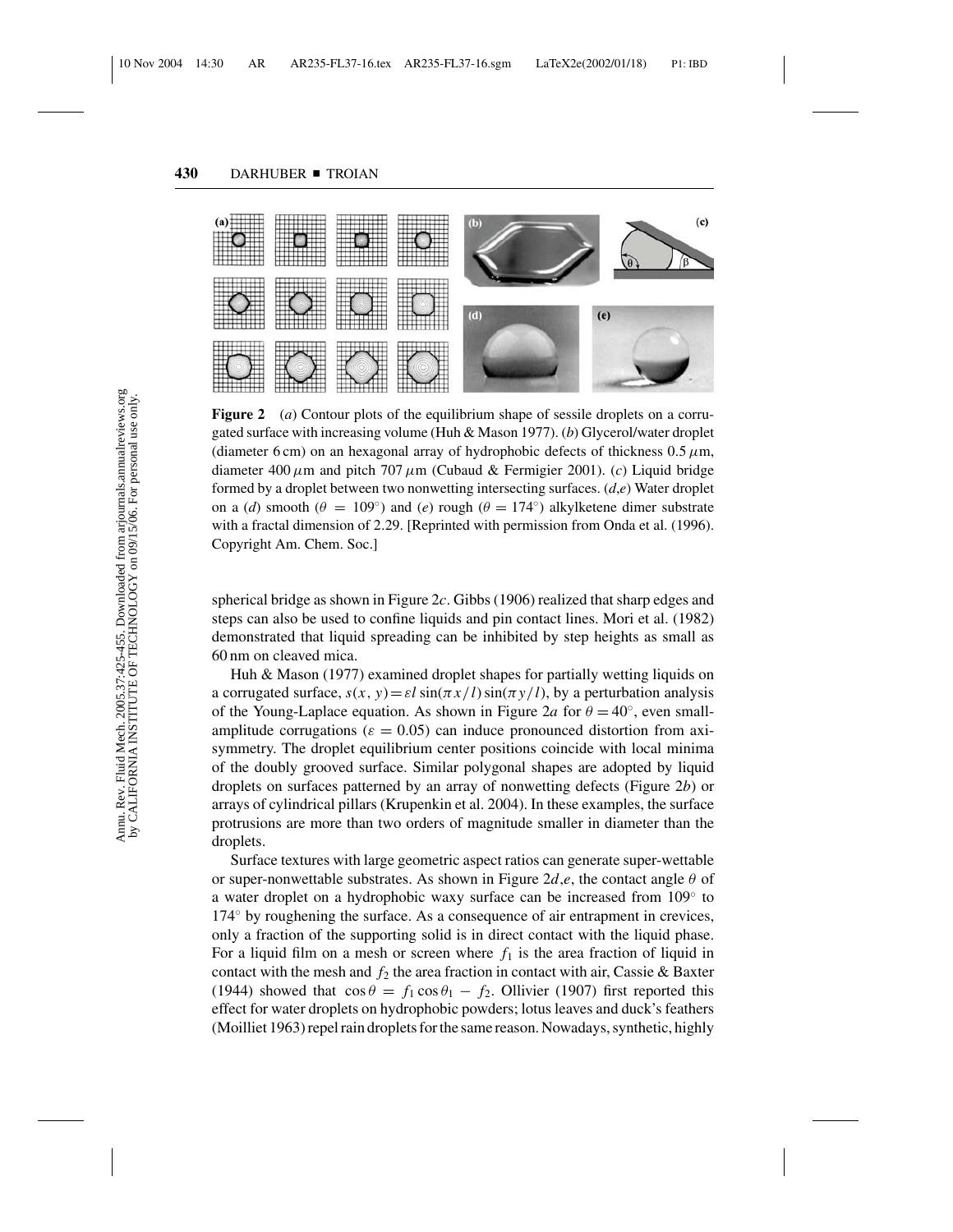water-repellent surfaces, called superhydrophobic or ultrahydrophobic (Busscher et al. 1992, Kunugi et al. 1993), can be fabricated from different materials including silicon nanoposts (Krupenkin et al. 2004) or aligned carbon nanotubes coated with a hydrophobic layer of poly(tetrafluoroethylene) (Lau et al. 2003).

#### **3. DYNAMICAL CAPILLARY PHENOMENA**

Spatial variations in the capillary pressure can be used to pump small liquid volumes over sizeable distances. Common manifestations include liquid imbibition into closed or open channels and droplet propulsion between tilted substrates. In this section, both "passive" and "active" capillary techniques, which are well suited to microfluidic applications, are reviewed.

#### **3.1. Capillary Wicking in Enclosed Channels**

The general equation for the position of a gas-liquid interface, *L*(*t*), advancing with time *t* inside a vertical capillary of cross-sectional area *Ac* and perimeter *P<sub>c</sub>* is given by  $-L_e^2 \ln(1 - L/L_e) - L_e L = f \gamma_l v P_c \cos \theta t / \mu$ , where  $\mu$  is the liquid viscosity, *f* is a geometric coefficient depending on the conduit geometry, and  $L_e = \gamma_{lv} P_c \cos \theta / (\rho g A_c)$  is the final equilibrium height determined by the balance of surface tension and gravity (Langbein 2002, Lucas 1918). For  $L(t) \ll L_e$ , Washburn (1921) confirmed by analysis and experiment that  $L(t) = (2 f \gamma_{lv} P_c \cos \theta t / \mu)^{1/2}$ . The Washburn equation also describes the advance of the liquid for all times into horizontal capillaries or capillaries of arbitrary orientation in microgravity conditions. Corrections involving entry and inertial effects at early times or dynamic contact angles are described by Middleman (1995). The negative capillary pressure at the moving front caused by the meniscus curvature is responsible for the advance of the liquid. The  $t^{1/2}$  scaling is a direct consequence of the fact that the pressure gradient driving the flow is independent of the length of the liquid column *L*(*t*). Krotov & Rusanov (1999) compared wicking rates in capillaries of circular, triangular, and circular-triangular shapes of equal cross-sectional area and found that the rate of penetration is highest for the latter geometry.

## **3.2. Capillary Spreading Along Surface Grooves**

Microscopic roughness can significantly enhance the wicking capability of surfaces. Raphaël (1989) studied the capillary rise of liquid along a semicircular and completely wettable groove of radius *R*. In the absence of van der Waals forces and liquid surface curvature along the spreading direction within the lubrication limit, the governing equation for the film thickness,  $h(x, t)$ , reduces to a nonlinear diffusion equation in the similarity variable  $\eta = x/\sqrt{\sqrt{\gamma_{lv}R/\mu}}t$  provided gravitational drainage is negligible. Summ et al. (1980) and Mann et al. (1995) investigated the spreading of liquids along a V groove with opening angle  $\beta$  and found that the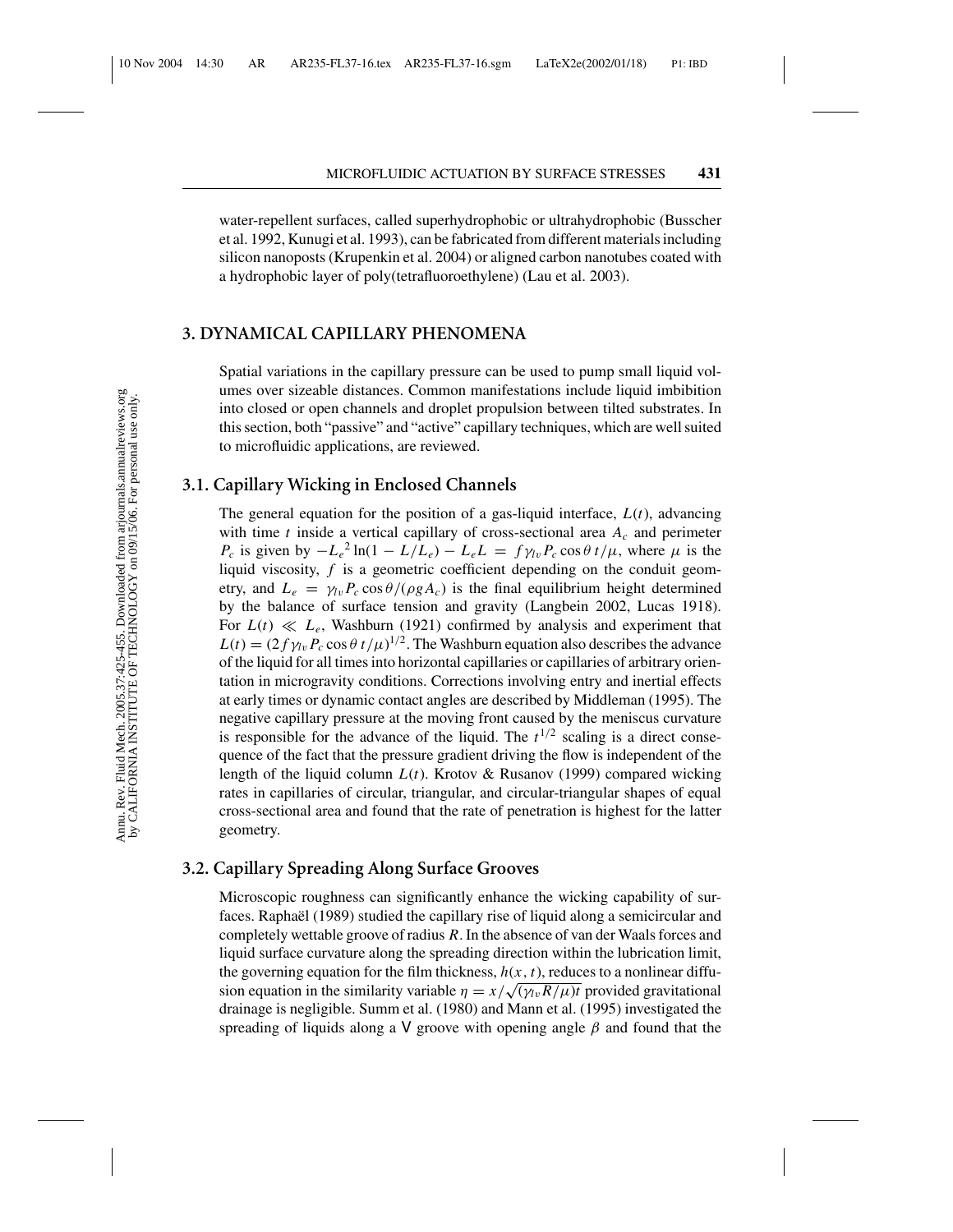liquid front advances with the Washburn-like scaling,  $L \sim [\gamma_{lv} h_0 K(\beta, \theta) t / \mu]^{1/2}$ , where  $h_0$  is the liquid height at the entry to the groove and  $K(\beta, \theta)$  is a geometric factor. Excellent agreement was obtained between experiment and theory. A more detailed and rigorous analysis of flow in horizontal V grooves using similarity methods was provided by Romero & Yost (1996) and Weislogel & Lichter (1998).

Capillary wicking is integral to the technology of heat pipes (Faghri et al. 1993), which can sustain axial heat fluxes up to 20 kW/cm<sup>2</sup> (Dunn & Reay 1978), and hot-spot mitigation for cooling of high-power semiconductor devices and lasers. The efficiency of liquid wicking at even smaller length scales has led to significant interest in channels formed by carbon nanotubes or polymeric nanofibers coated with biosensitive molecules (Neimark et al. 2003).

## **3.3. Capillary Spreading on Wettable Microstripes**

Wicking phenomena in open conduits is not limited to concave liquid shapes. Liquid films spontaneously advance along narrow wettable stripes of width  $w$ , according to the Washburn scaling  $L \sim t^{1/2}$ . Darhuber et al. (2001a) examined a hydrodynamic model for the isothermal, capillary spreading of a liquid ribbon with small aspect ratio emanating from a square reservoir pad in the limit  $h \ll w \ll L(t)$ , as sketched in Figure 3*a*. The equation governing the evolution of the film height,  $h(x, y, t)$ , is given by  $\partial h/\partial t - \nabla \cdot [h^3 \nabla p/(3\mu)] = 0$ , where  $p = -\gamma_{lv}(\partial^2 h/\partial x^2 + \partial^2 h/\partial y^2)$  is the capillary pressure and  $h^3 \nabla p/(3\mu)$ is the volumetric flow rate per unit width. For  $w \ll L$  and away from the advancing front,  $\partial p/\partial y \approx \partial^3 h/\partial y^3 \approx 0$  because the transverse flux vanishes at the stripe edge. To excellent approximation, the transverse profile is a parabola,  $h(x, y, t) = h_c(x, t)(1-4y^2/w^2)$ , where  $h_c = h(x, y = 0, t)$  is the maximum thickness along the stripe centerline. The dominant contribution to the pressure gradient is therefore  $\partial p/\partial x = -\gamma \partial^3 h/\partial x \partial y^2 = 8\gamma (\partial h_c/\partial x)/w^2$ . The evolution equation reduces to a second-order nonlinear diffusion equation for *hc*. A similarity solution can be obtained in the transformed coordinates  $\Phi = h_c/h_0$  and  $\eta = x/\sqrt{Dt}$ , where  $D = (64/35)\gamma_{lv}h_0^3/(\mu w^2)$  and  $h_0$  is the film thickness at the stripe inlet (Figure 3*a*). Consequently, the liquid advances according to  $L(t) \sim \sqrt{Dt}$  (or equivalently  $dL/dt \propto L^{-1}$ ). The length scale that appears in the coefficient *D* is given by the ratio  $h_0^3/w^2$ , in contrast to the capillary radius *R* in the Washburn problem. The experimental results shown in Figure 3*c* confirm that the propagation speed decreases as *L*−<sup>1</sup> when the liquid front has advanced sufficiently far downstream that the streamwise curvature is negligible. For sufficiently large reservoir pads, such that the inlet height remains constant, the film height scales as  $h_0 \sim w^2$ (Darhuber et al. 2001a) and the speed of advance as  $dL/dt \sim w^4/L(t)$ . This relation between the inlet height and the feature size establishes a much stronger (quartic) dependence of the propagation speed on the length scale  $w$ , as confirmed by experiment (Figure 3*d*). By contrast, Washburn's equation for enclosed channels predicts  $dL/dt$  ∼  $R/L(t)$ .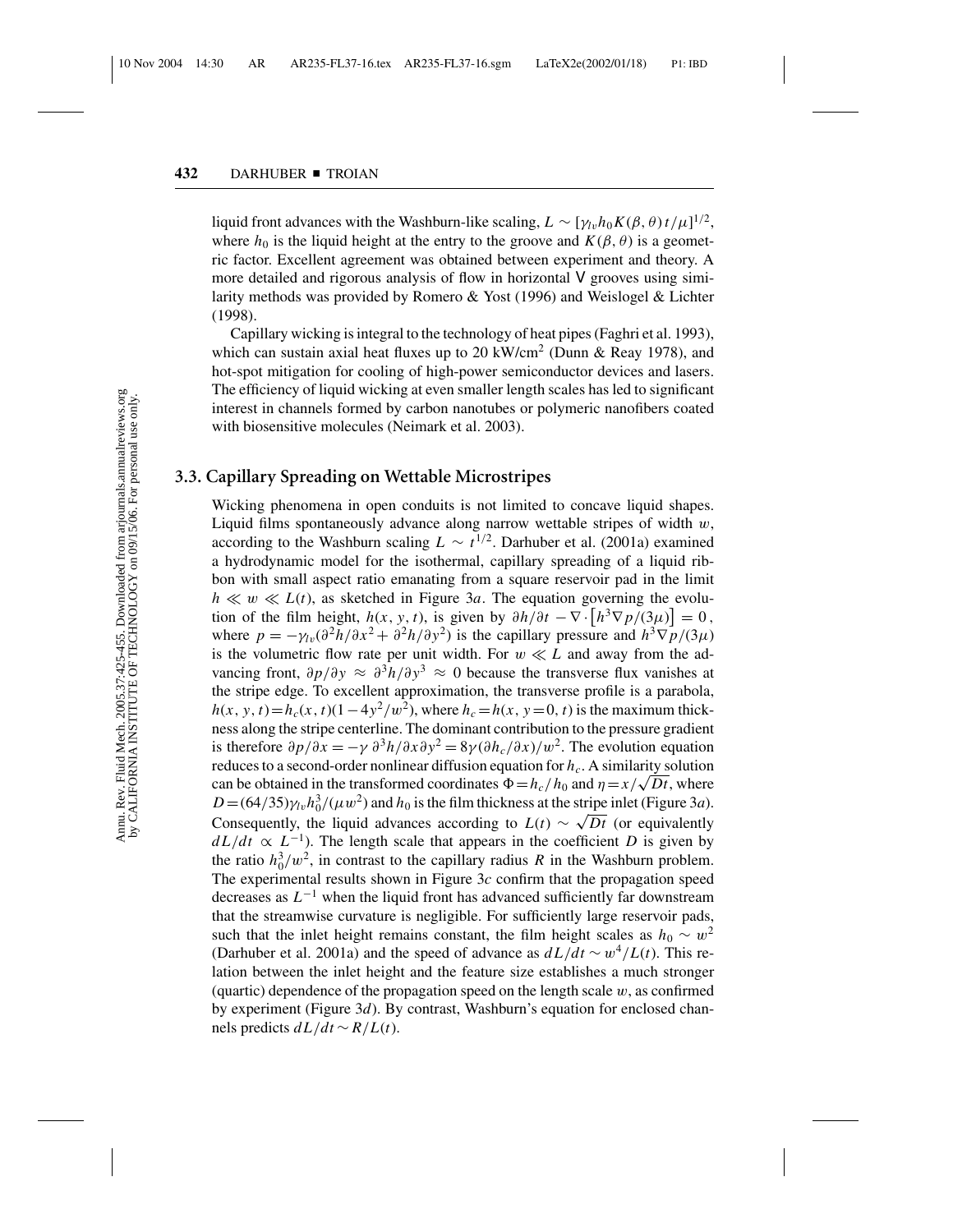

**Figure 3** (*a*) Diagram of hydrophilic reservoir pad and confining stripe geometry for studies of isothermal capillary spreading. Inlet position at *x* = 0 (Darhuber et al. 2003a). (*b*) Selfsimilar solutions for the normalized film thickness profile,  $\Phi(\eta) = h/h_0$ , of a spreading rivulet. Dotted line, numerical solution; solid line, approximate analytic solution (Darhuber et al. 2001a). (*c*) Measurements of the propagation speed of silicone oil rivulets ( $\mu = 20$  *m*Pa s) with distance. Solid lines; power law fits with exponents indicated for  $500 \le w \le 800 \,\mu m$ (Darhuber et al. 2001a). (*d*) Measurements of the propagation speed versus stripe width, w, at fixed position  $x = 10$  mm from the inlet. Solid lines: power law fits for two experimental runs (Darhuber et al. 2001a).

The contribution to the pressure gradient due to the transverse interfacial curvature strongly depresses the film thickness in many spreading and coating flows at low Ca. For example, liquid confinement to a narrow stripe sharply decreases the controlling length scale  $(\sqrt{\gamma_{lv}/\rho g} \to w)$  and dynamic scaling  $(Ca^{2/3} \to Ca^{1/3})$ for the entrained thickness in dip-coating processes (see Appendix).

## **3.4. Propulsion by Capillary Pressure Gradients**

Instead of the spontaneous flow described above, active manipulation can be achieved by establishing either a difference in the surface tension or the radius of curvature at the ends of a liquid plug. In the simplest example, droplets bounded by nonparallel surfaces can be moved on demand with a prescribed speed and direction. Hauksbee (1712) described the motion of a wetting droplet sandwiched in-between flat and nonparallel plates (Figure 4*a*). He observed that the liquid moved toward the converging end with increasing speed. In the same fashion, a plug in an open conical tube migrates toward the cone tip (Bouasse 1924) for wetting liquids. Weislogel (1997) investigated a similar effect in capillary tubes whose interior surfaces were partially coated to induce differences in contact angle. A bislug consisting of two immiscible liquids of different surface tension within a capillary behaves analogously. Marangoni (1871) reported the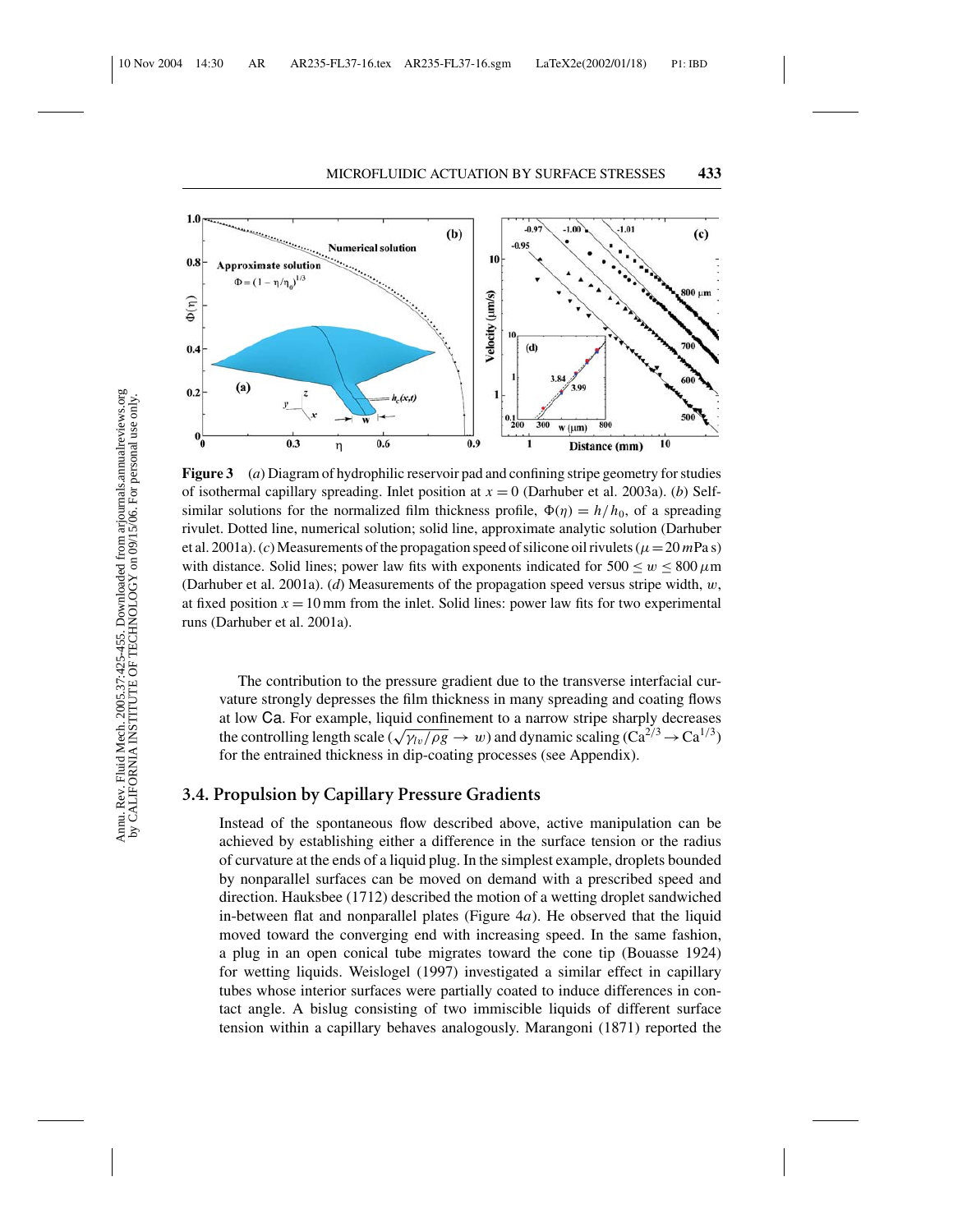

**Figure 4** (*a*) A liquid plug with  $\theta < 90^\circ$  ( $\theta > 90^\circ$ ) moves toward (away from) the narrow gap region. (*b*) A self-propelled bislug ( $\gamma_{12} = 18.0$  mN/m) of ethylene glycol  $(\gamma_1 = 47.7 \text{ mN/m})$  and silicone oil  $(\gamma_2 = 20.3 \text{ mN/m})$  in a 1 mm diameter glass capillary. [Reprinted from Bico & Quéré (2002) with permission from Cambridge Univ. Press.]

spontaneous motion of a water-carbondisulfide bislug in a glass capillary. Bico & Quere (2002) recently conducted an experimental study of liquid bislugs in capillary tubes including consideration of film entrainment (Figure 4*b*). Bislug motion requires that one of the liquids be completely wetting. The difference in capillary pressure driving the motion for completely wetting menisci is  $\Delta p =$  $\frac{2}{R}(\gamma_1 - \gamma_{12} - \gamma_2)$ , where  $\gamma_{1,2}$  is the surface tension of the liquids in the slug and  $\gamma_{12}$  is the mutual interfacial tension.

An electronically addressable method of propelling small liquid plugs for microfluidic applications was developed by Sammarco & Burns (1999). The capillary pressure at the advancing  $(A)$  and receding  $(R)$  ends of the plug is tuned by activating heating resistors (whose width is smaller than the droplet length) embedded within the supporting substrate. The speed of a plug of length *L* subject to a temperature difference between the advancing and receding droplet edges,  $\Delta T = T_R - T_A$ , moving through a horizontal capillary of diameter *d* in the absence of an external pressure gradient, is given by  $U = f b d \cos \theta_R (\Delta T - \Delta T_{min})/(\mu L)$ . Here, the constant *b* is defined by  $\gamma_{lv} = a - bT$ , *f* is a geometric factor, and  $\Delta T_{min}$  is the minimum thermal difference required for droplet mobilization due to contact angle hysteresis, i.e.,  $\theta_A - \theta_R \neq 0$ . Makihara et al. (1999) devised a photonic switch based on this method of thermocapillary propulsion. Light propagating through a waveguide is deflected by the presence of a gas bubble or oil plug in a liquid-filled channel, which is actuated by thermocapillary pumping.

## **4. PROPULSION BY SUBSTRATE ENERGY GRADIENTS**

The direction and speed of droplets along a solid substrate can be controlled by modulating the interfacial energy between the solid and liquid phases by means of chemical surface composition gradients or electrowetting. The propulsion mechanism relies on the difference in contact angle between the advancing and trailing ends. The region near the moving contact lines provides the source of energy for propulsion, in contrast to droplet migration on homogeneous surfaces, where this region is mostly dissipative.

## **4.1. Motion on Chemically Nonuniform Surfaces**

Greenspan (1978) developed a lubrication model for the motion of a small viscous droplet on either chemically homogeneous or heterogeneous surfaces. He was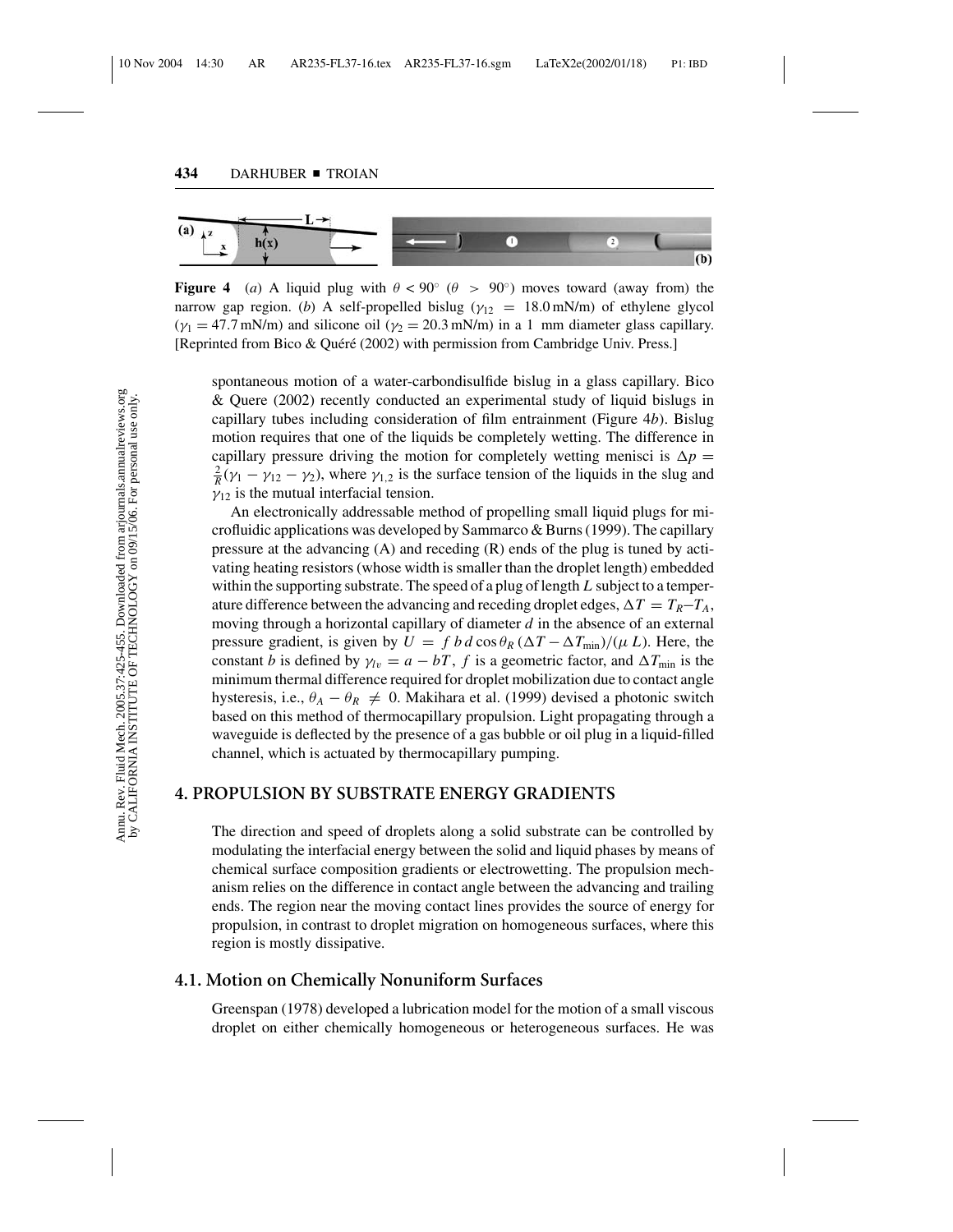interested in capillary spreading and retraction, the distortion of biological cells owing to surface contamination, and the creeping motion of a cell or droplet on chemically graduated surfaces. For small equilibrium contact angles,  $\theta_s$ , he assumed that the contact line (*cl*) advances with velocity  $\mathbf{v}_{cl} = \kappa(\theta - \theta_s) \hat{\mathbf{n}}$  and invoked a slip condition along the liquid-solid interface of the form  $\mathbf{v}(z = 0) =$ α/(3*h*)(∂**v**/∂*z*), where the coordinate axis *z*ˆ is perpendicular to the substrate. Here,  $\theta$  is the dynamic contact angle,  $\hat{\bf{n}}$  the outward unit normal vector to the contact line in the plane of the substrate, and  $\alpha$  a constant of order 10<sup>-10</sup> cm<sup>2</sup>. Neglecting contact angle hysteresis and disjoining pressure effects, he showed that

$$
\frac{\partial h}{\partial t} + \frac{\gamma}{3\mu} \nabla \cdot \left[ h(h^2 + \alpha) \nabla (\nabla^2 h) \right] = 0.
$$
 (1)

Greenspan solved this equation for the case of a droplet slowly spreading on a chemically graduated surface characterized by  $\theta(\tilde{x}) = (1 - \tilde{\lambda}\tilde{x})\theta_0$ , where  $\tilde{\lambda} \ll 1$ . Nondimensionalization of Equation 1 by  $(\tilde{x}, \tilde{y}) = (x/R_0, y/R_0), \tilde{h} = h/(\theta_0 R_0)$ ,  $\tilde{t} = \kappa \theta_0 t / R_0$ , and  $\tilde{v} = v / (\kappa \theta_0)$ , where  $R_0$  is the initial droplet radius and  $\theta_0$  is the initial static contact angle, causes the time-dependent term to scale linearly with the small parameter  $\epsilon = 3\mu \kappa/(\theta_0^2 \gamma_v)$ . From a perturbation expansion of the height profile, he concluded that to zero order the droplet maintains a spherical cap shape and moves with an average speed  $U = \kappa \theta_0 R_0 \lambda = -\kappa R_0 (d\theta/dx)$ . The droplet therefore migrates toward regions of smaller contact angle or equivalently regions of greater adhesion. The liquid viscosity does not explicitly appear in this expression because  $h_0$  is a surface of constant curvature, i.e.,  $\nabla p = 0$ . The droplet only moves by virtue of the imposed contact line condition for **v***cl* .

Brochard (1989) used a force balance at the liquid-solid interface to derive an expression for the motion of a 2D droplet along a substrate with a variation in the spreading coefficient,  $dS/dx = d\gamma_{sv}/dx - d\gamma_{ls}/dx \neq 0$ . Within the lubrication limit, the droplet speed was determined to be

$$
U = (S_B - S_A) \left/ \left[ 3\mu \int_A^B \frac{1}{h} dx \right] = \frac{1}{3\mu \langle h^{-1} \rangle} \frac{dS}{dx}.
$$
 (2)

The second equality requires that  $dS/dx = const$ ; *A* and *B* designate the position of the receding and advancing contact lines, respectively. To avoid the divergence in  $\langle h^{-1} \rangle$  at the contact lines where *h* = 0, Brochard introduced a cutoff length  $x_{\min}$ of molecular dimension. From the Young-Dupr´e equation, *S* can be expressed as  $\gamma_{lv}(\cos\theta - 1)$ , which yields  $U = -\gamma_{lv} \sin \theta/(3\mu)(1/(h^{-1}))(d\theta/dx)$ . Both models therefore predict that the droplet speed is proportional to  $d\theta/dx$ ; however, because the opposing force due to contact angle hysteresis is neglected, these predictions only provide an upper bound on the speed.

Chaudhury & Whitesides (1992) and Daniel & Chaudhury (2002) prepared surfaces with graduated surface energy by grafting a monolayer of decyltrichlorosilane with decreasing surface density on glass and silicon substrates. Water droplets deposited on these surfaces spontaneously move uphill against the force of gravity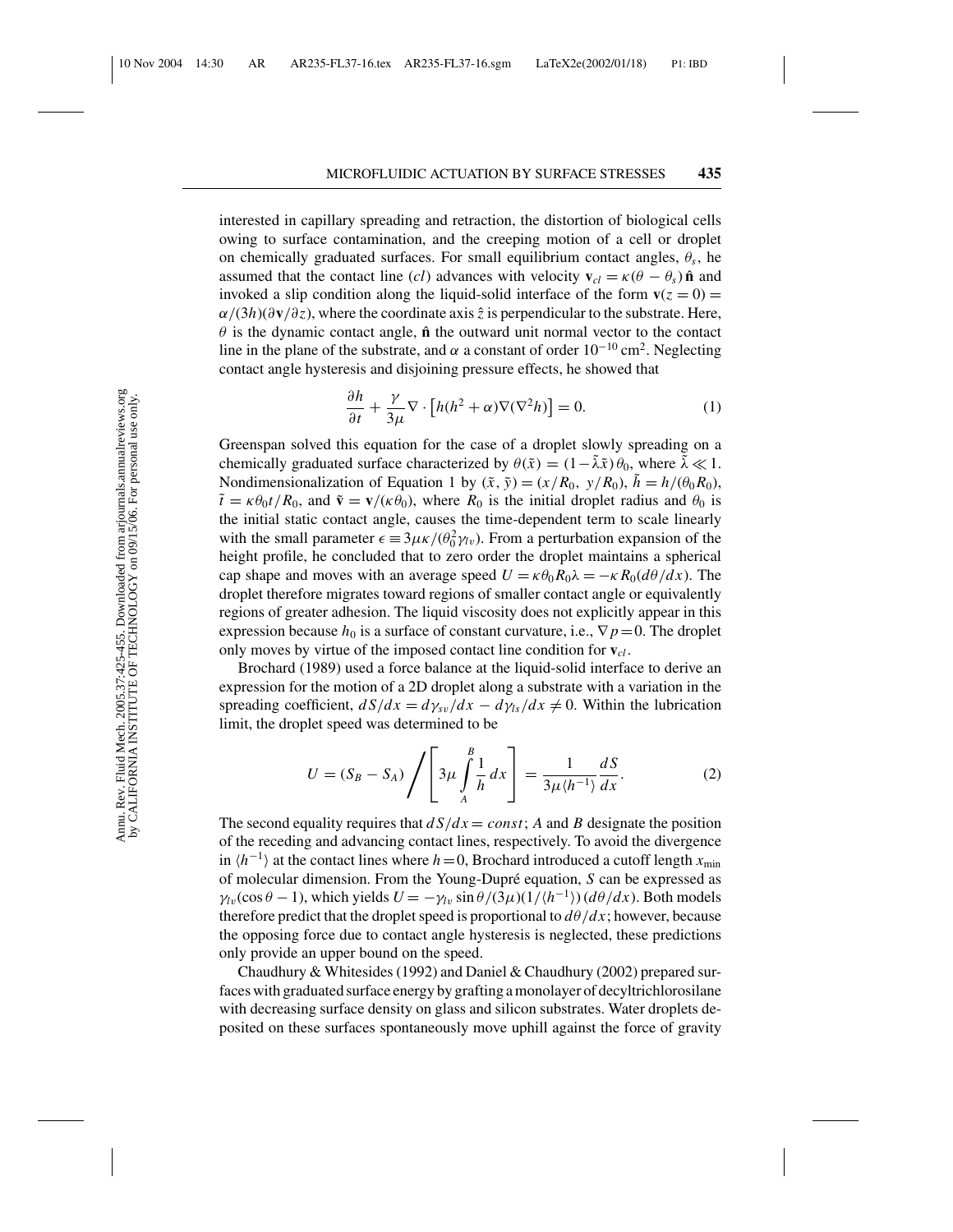

**Figure 5** (a) Image sequence ( $\Delta t = 0.1$  s) of a reacting, self-propelled n-alkane droplet containing perfluorodecyltrichlorosilane on a 3 mm wide hydrophilic stripe. [Reprinted with permission from Dos Santos & Ondarçuhu (1995).] (*b-d*) Schematic diagram and photographs of droplet propulsion (olive oil) caused by asymmetric irradiation of an azobenzene photoisomerizable monolayer. UV (365 nm) light converts 90% of the monolayer to a *cis* conformation with a higher dipole moment (lower  $\theta$ ); subsequent irradiation by blue light (436 nm) reverts the monolayer to the *trans* conformation (higher θ). [Reprinted with permission from Ichimura et al. (2000). Copyright AAAS.]

toward regions of lower contact angle. The contact angle decreased by about 60◦ over a distance of 1 cm. Despite the fact that the contact angle hysteresis ranged from 10–20°, droplets of ethylene glycol ( $\mu \approx 20$  mPa s) advanced with speeds up to 2 mm/s. Ichimura et al. (2000) coated a quartz substrate with a self-assembled monolayer containing photochromic azobenzene groups. Upon UV irradiation, the molecules transform from a planar *trans* configuration, which exposes the hydrophobic backbone, to a twisted *cis* configuration, in which the polar azo groups are exposed. The orientational change increases the value of  $\gamma_{ls}$ , which produces a corresponding change in the liquid contact angle (Ishihara et al. 1982). Ichimura et al. (2000) also demonstrated that asymmetric irradiation of a substrate can be used to propel a droplet (Figure 5*b*–*d*).

Gradients in the interfacial energy,  $\gamma_{ls}$ , can also be generated dynamically by a moving droplet containing a dissolved reagent that adsorbs to the substrate. Bain et al. (1994) and Dos Santos & Ondarçuhu (1995) examined self-propulsion of alkane droplets containing a perfluorinated carboxylic acid or perfluorodecyltrichlorosilane, which adsorbs onto the glass during motion. The trailing monolayer renders the surface hydrophobic. Droplet speeds in excess of a few centimeters per second were obtained in such "autophobic" (Hare & Zisman 1955) systems.

A small solid object can be propelled along a liquid surface in the same fashion by creating inhomogeneities in the spreading coefficient along its perimeter. The net force on the object due to surface tension variations is given by  $\mathbf{F} = \oint_C \gamma_l \mathbf{t}_n dl$ , where  $t_n$  is the unit vector tangent to the liquid-vapor interface and normal to the three-phase contact line *C*. A well-known example of this effect is the dance of camphor scrapings on water, a phenomenon that puzzled observers for centuries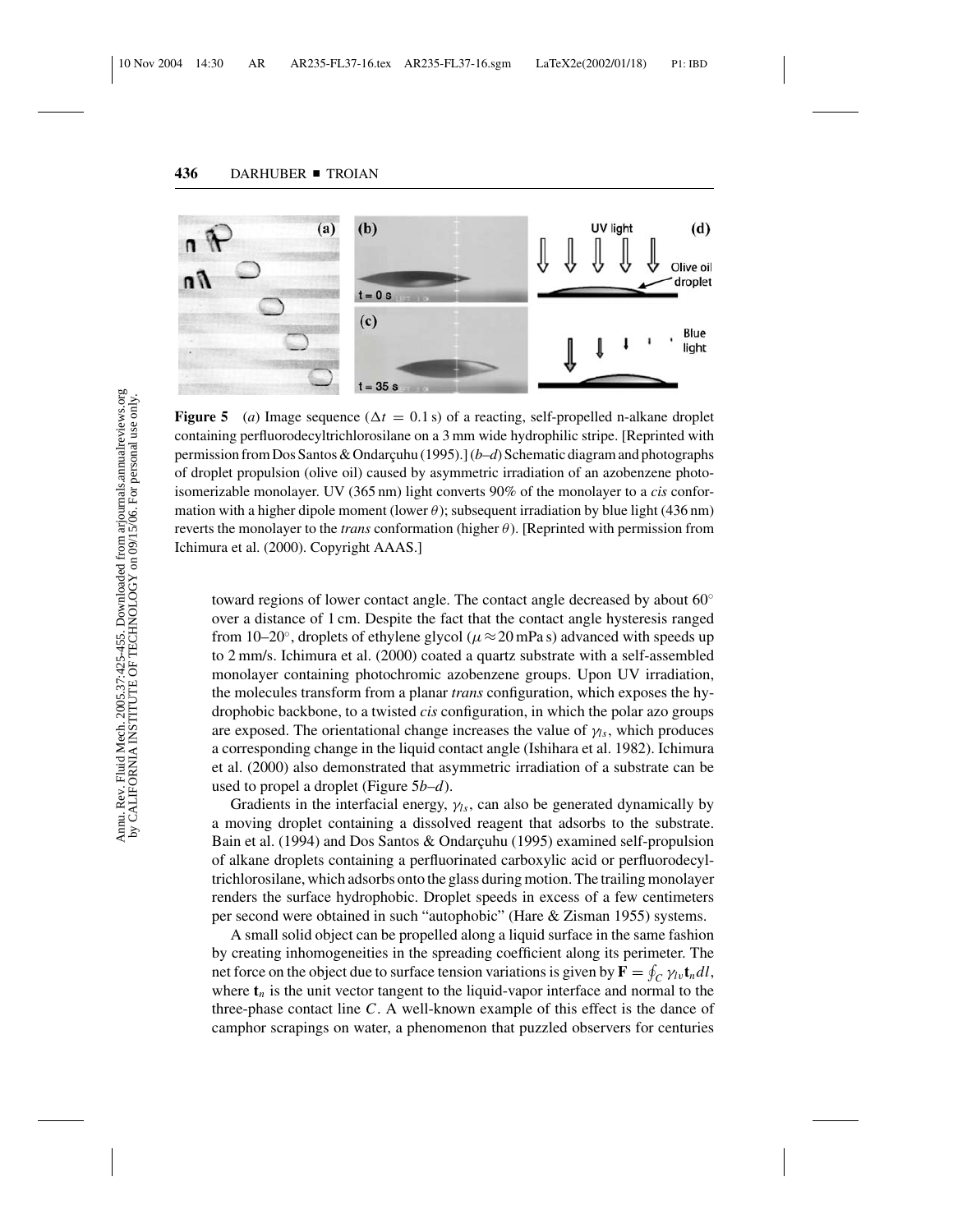until van der Mensbrugghe properly explained the effect in 1869 (Rayleigh 1890). There is a renewed interest in camphor boats (Marcelin 1925) as a means of chemo-mechanical energy conversion (Nakata et al. 1997).

## **4.2. Electrocapillary Phenomena**

Electrocapillarity refers to the modification of the interfacial tension at a fluid-fluid boundary by the presence of electrical charges. Lippmann (1875) constructed a capillary electrometer that contained a mercury-electrolyte (Hg-el) meniscus in a capillary tube subject to an externally applied voltage *V*. This apparatus was used to explore changes in the interfacial tension,  $\gamma_{\text{He, el}}$ , as a function of *V*. With increasing voltage, he observed that the curves  $\gamma_{\text{He,el}}(V)$  were approximately parabolic in shape, first increasing toward a maximum and then decreasing. From thermodynamic considerations, Lippmann (1875) and Helmholtz (1882) derived the relation  $(\partial \gamma_{\text{He,el}}/\partial V)_{\mu} = -\sigma$ , where  $\sigma$  represents the surface charge density and the subscript  $\mu$  denotes conditions of constant chemical potential. This relation essentially describes the reduction in surface tension due to Coulombic repulsion of the surface charges. Assuming the differential capacitance of the electrical double layer,  $C = \frac{\partial \sigma}{\partial V}$ , is a constant, it follows that  $\gamma_{Hg,el}(V) = \gamma_{Hg,el}^0 - C(V - V_{pzc})^2/2$ . Here,  $\gamma_{\rm Hg,el}^0$  designates the maximum interfacial tension obtained for an uncharged interface and  $V_{pzc}$  is the applied voltage corresponding to the point of zero charge (pzc).

The spreading of electrolyte droplets on mercury is also affected by application of an external potential. Burdon  $\&$  Oliphant (1927) reported that distilled water spread only very slowly on mercury, inorganic bases spread not at all, but very dilute acidic solutions spread very rapidly to a certain size and then stopped. Measurements indicated that the final contact area correlated with an approximate value of 1 elementary charge per nm<sup>2</sup>. Droplets can be made to spread further or contract to a given size by applying an external voltage.

Möller (1908), Kabanov & Frumkin (1933), and Smolders (1961) conducted contact angle measurements of gas bubbles at mercury-electrolyte interfaces and found that the curves  $\theta(V)$  resembled the electrocapillary curves for  $\gamma_{\text{He,el}}(V)$ . They argued that a change in the interfacial energy proportional to  $CV^2/2$  would be accompanied by a decrease in  $\cos \theta$ , according to the Young-Dupré equation. Subsequent studies using solid metal electrodes, silver iodide, and surface-modified quartz confirmed that the contact angle of bubbles depends on the surface charge density and assumes its maximum value at the pzc (Billet et al. 1976, Kabanov & Frumkin 1933, Laskowski & Kitchener 1969). The modification of contact angles by electrical charge effects is called electrowetting.

Fokkink & Ralston (1989) and Chatelier et al. (1995) present theoretical models for contact angles of electrolytes on charged and ionizable surfaces using the Guoy-Chapman theory of electrical double layers. They calculated the change in  $\gamma$ <sub>*ls*</sub> caused by a surface charge density for an infinite system, i.e., in the absence of a contact line. The Young-Dupré equation was then used to compute the modified contact angle assuming no change in  $\gamma_{lv}$  and  $\gamma_{sv}$ . Digilov (2000) and Chou (2001)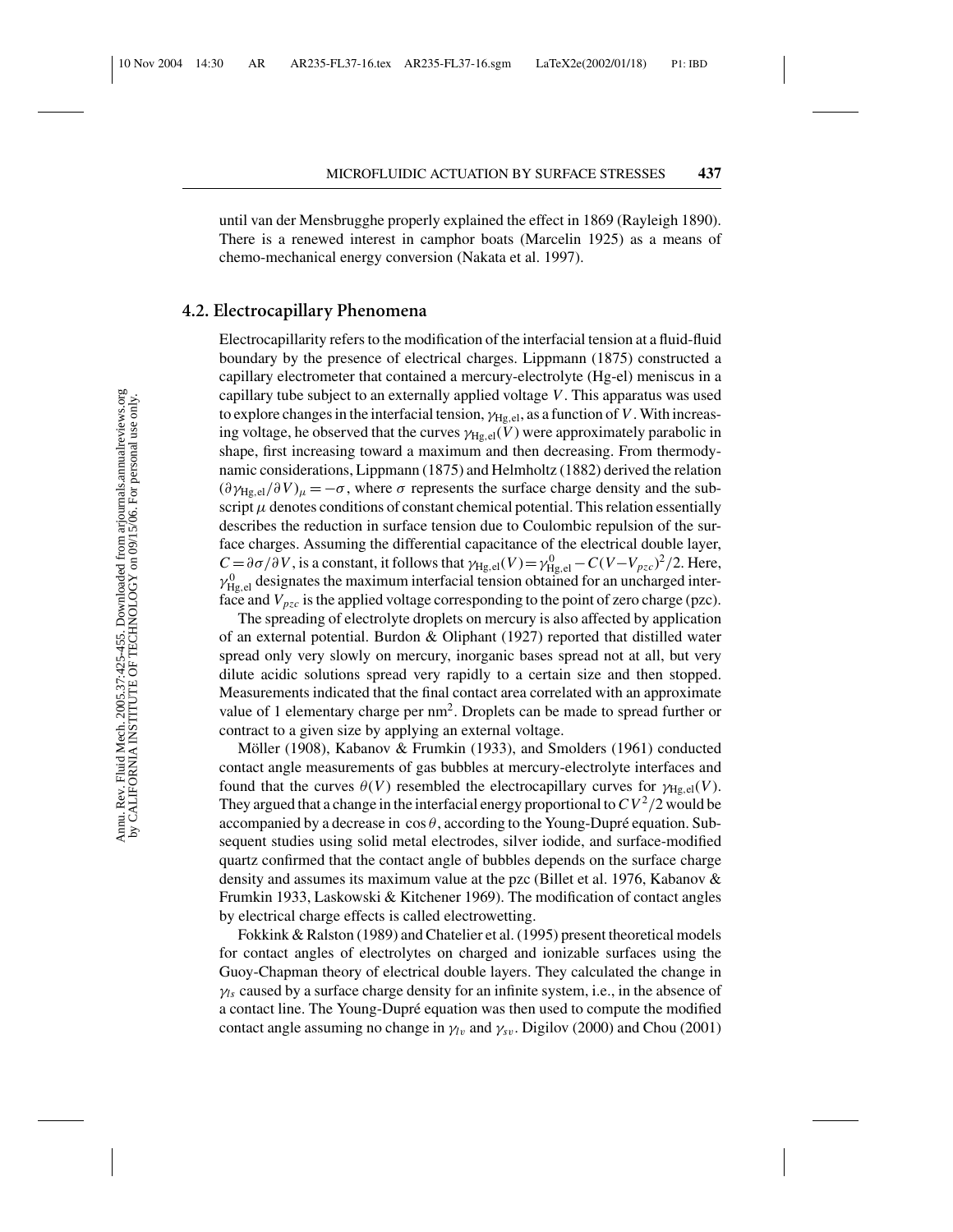were concerned that the presence of a contact line at a charged surface might induce effects not accounted for by this simple substitution. Digilov concluded that the applied potential causes polarization of the interface and the three-phase contact line, which reduces both the interfacial tension and the line tension. Chou modeled a 2D electrolyte droplet embedded in an immiscible electrolyte medium and residing on a solid substrate. He assumed constant surface charge densities on the interior ( $\sigma_{1s}$ ) and exterior ( $\sigma_{0s}$ ) solid surfaces. From minimization of the total free energy with respect to the position of the contact line and the droplet shape, he derived the modification in contact angle due to charge effects, namely  $\gamma_{01}$  cos  $\theta = \gamma_{0s} - \gamma_{1s} + (\sigma_{0s} - \sigma_{1s}) \varphi(\theta)$ , as well as the general equation describing the droplet shape. Here,  $\gamma_{ij}$  denotes the interfacial tension between phases 0, 1, and s (solid) in the absence of electrostatic interactions, and  $\varphi(\theta)$  is the electrical potential at the contact line, for which Chou provided approximate solutions in the limits  $\kappa_0/\kappa_1 \rightarrow 1$  or  $\kappa_0/\kappa_1 \rightarrow 0$ . According to his derivation, any deviation from a simple wedge shape at the contact line occurs beyond a distance corresponding to the Debye screening lengths  $\kappa_{0,1}^{-1}$ .

**4.2.1. ELECTROWETTING ON DIELECTRIC SUBSTRATES** Solid electrode surfaces are often rough and chemically heterogeneous due to oxide layers and contaminant residues from the fabrication process, which can compromise reproducibility. If, however, an electrolyte solution is kept separated from the electrode surface by a thin, chemically inert, and electrically insulating (dielectric) layer, electrochemical reactions and specific adsorption are largely suppressed. This is advantageous for microfluidic applications as a large number of different liquids, electrolytes, and electrode materials can be used to generate qualitatively similar behavior.

In one of the first experiments of electrowetting on dielectric layers, Dahms (1969) measured the change in capillary rise of an electrolyte in a thin polyethylene tube as a function of the voltage applied across the tube wall. He showed that the presence of surface-active alcohols, which adsorb on the solid, greatly reduces the variation in  $\gamma_{ls}$  with increasing voltage. Chudleigh (1976) was interested in the charge transfer from an electrolyte droplet to a thin polymer foil under high electric fields as a means of information storage and measured a reduction in the contact angle with applied voltage for different electrolytes. Vallet et al. (1996, 1999) conducted a number of experiments with sessile droplets of water or aqueous polymer solutions on thin  $(12–50 \,\mu\text{m})$  polymer films. A voltage was applied between a small wire inserted into the droplet and a counter electrode beneath the insulating layer, as sketched in Figure 6*a*. For low voltages it was found that  $\cos \theta(V) = \cos \theta(V = 0) + \epsilon_0 \epsilon_r V^2 / (2 d \gamma_l v)$ , where *d* is the insulator layer thickness,  $\epsilon_0$  is the permittivity of vacuum, and  $\epsilon_r$  is the relative permittivity of the dielectric layer. Figure 6*b*,*c* illustrates that an applied potential decreases the contact angle. Above a critical voltage, the contact angle saturated at a fixed value; further increases in *V* produced ionization phenomena manifest by light emission at the contact line (Figure 6*e*). Vallet et al. (1996) observed the ejection of fine droplets along the contact line of pure water at sufficiently high fields, and from a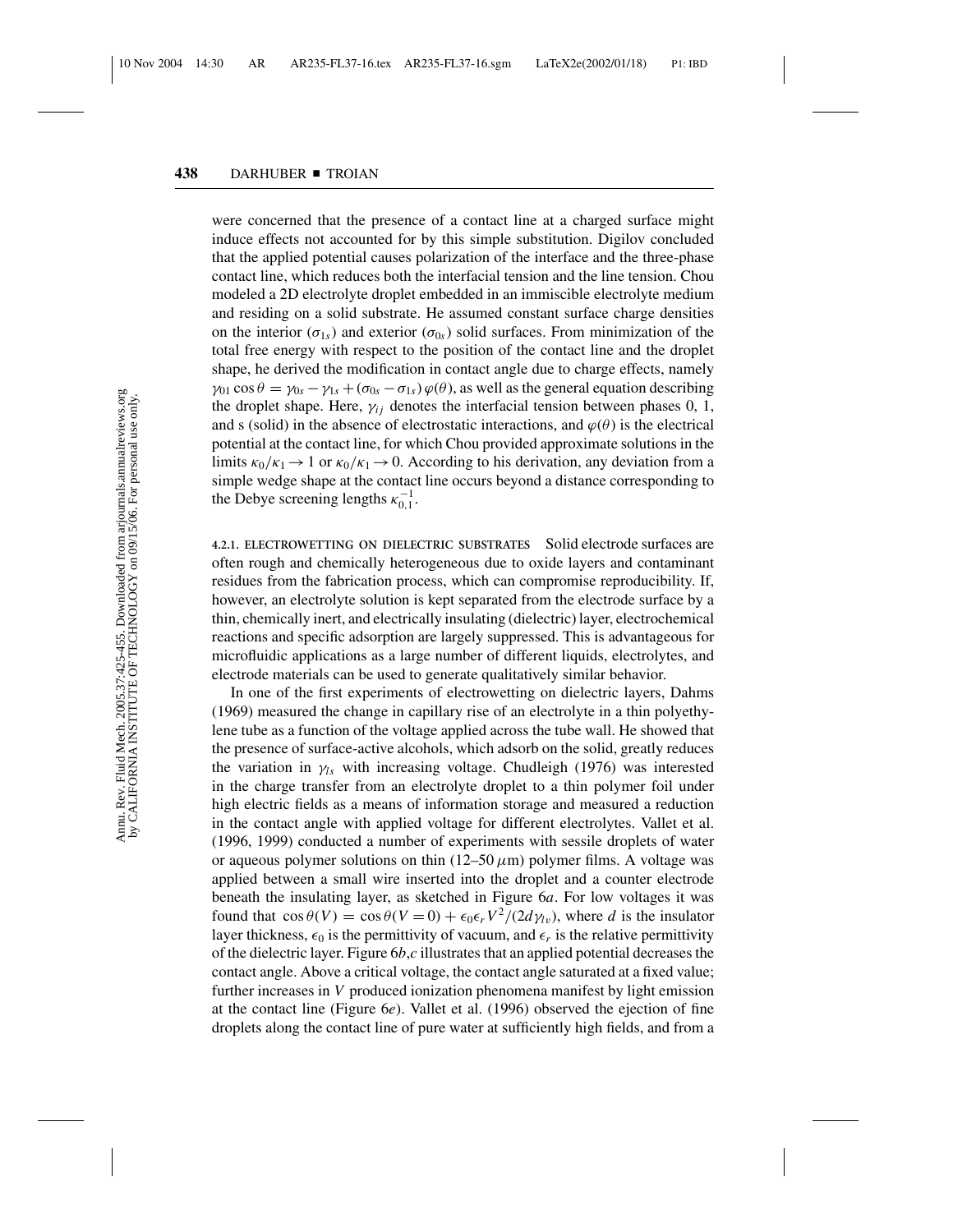

**Figure 6** ( $a-c$ ) 0.1 mM KNO<sub>3</sub> sessile droplet with Pt wire on substrate consisting of (*1*) a hydrophobic layer of Teflon AF1600, (*2*) an electrically insulating layer (Parylene C or polyimide), and (*3*) an indium-tin-oxide counter-electrode. Applied voltage is (*b*) 0 and (*c*) 200 V. [Reprinted with permission from Welters & Fokkink (1998). Copyright Am. Chem. Soc.] (*d*) Computed surface charge density,  $\sigma$ , of a perfectly conducting liquid wedge with  $\theta = 60^\circ$ . [Reprinted with permission from Kang (2002). Copyright Am. Chem. Soc.] (*e*) Side view of a droplet on a 50  $\mu$ m thick PTFE film at a voltage of 950 V (marker length 1 mm). The luminescence originating near the contact line is attributed to air ionization. Spectroscopic measurements show that the luminescence wavelength depends on the gas composition of the atmosphere and occurs in bursts of less than 100 ns duration. [Reprinted with permission from Vallet et al. (1999).] ( *f–h*) Splitting of a droplet sandwiched between an electrode array and a transparent cover plate by electrowetting (applied voltage 25 V, gap size 70  $\mu$ m, drop volume 0.2  $\mu$ l). [Reprinted with permission from Cho et al. (2003). Copyright IEEE.]

simplified linear stability analysis (Vallet et al. 1999) concluded that the maximally unstable wavelength is roughly proportional to the thickness of the dielectric layer.

Thinner (of order 100 nm), pinhole-free insulator layers with a high dielectric breakdown field allow a reduction in the driving voltage (20–80 V) required for a significant modulation in contact angle. Arrays of individually addressable electrodes enable spatial modulation of contact angles  $\theta_s(x)$ . As discussed in section 4.1, contact angle gradients can be used to drive droplets with speeds on the order of  $3-25$  cm/s, and also be used to split (Figure  $6f-h$ ), merge, or mix droplets with very low power consumption (Cho et al. 2003, Pollack et al. 2000). The rapid change in droplet shapes induced by electrowetting has been utilized for tunable optical lenses (Berge & Peseux 2000), switchable mirrors (Lea 1986), and optical displays (Roques-Carmes et al. 2004). Electrowetting in combination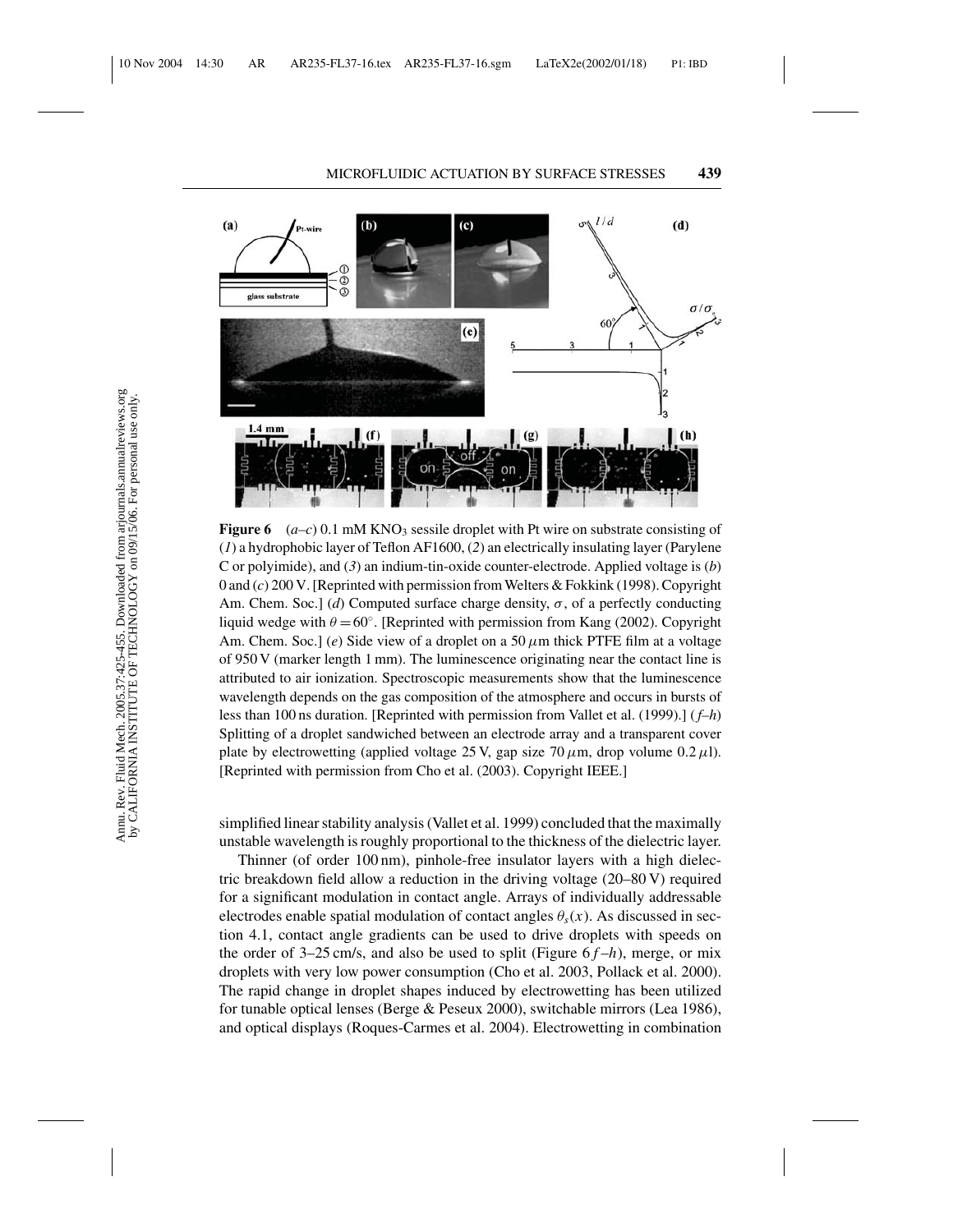with superhydrophobic surfaces allows for even greater variability in contact angle (Krupenkin et al. 2004). To our knowledge, there are no hydrodynamic models describing droplet propulsion by electrowetting.

Several groups have attempted to explain the origin of the change in contact angle with applied potential using thermodynamic and electromechanical considerations. Following the derivation of Vallet et al. (1999), Kang (2002) considered a perfectly conducting droplet at constant potential *V* resting on a thin dielectric layer of thickness *d* deposited on a grounded electrode. He assumed the droplet profile in the vicinity of the contact line was a wedge with contact angle  $\theta = (1 - p/q)\pi$ , where *p* and *q* are positive integers. Solution of Laplace's equation,  $\nabla^2 \phi = 0$ , for a conducting wedge leads to a surface charge density  $\sigma$  that diverges at the contact line according to  $|\sigma/\sigma_0| \sim (d/l)^{\beta}$ , where *l* is the distance from the contact line,  $\sigma_0 = \epsilon_0 V/d$ ,  $\beta = \alpha/(\alpha + 1)$ , and  $\alpha = p/q$  (see Figure 6*d*). The corresponding divergence in the electric field is believed to cause air ionization and saturation of the contact angle at high fields (Figure 6*e*).

Instead of assuming that the droplet profile can be approximated by a solid wedge, Buehrle et al. (2003) balanced the electrical normal stress,  $\epsilon_0 E^2/2$ , at the air-liquid interface with the capillary pressure for a perfectly conducting droplet. They assumed that the surface slope far from the contact line was given by  $\theta(V)$ , as defined above. Numerical results based on energy minimization calculations show that the contact angle at the solid surface is equal to  $\theta(V=0)$ , i.e., the Young-Dupré angle. Moreover, there develops a weak singularity in the droplet curvature at the contact line, which is reflected in the divergence of the surface charge density. Interestingly, Chou (2001) realized that a proper balance in the normal stress requires both the electrostatic and capillary contribution, but he concluded that the wedge approximation suffices on length scales smaller than the Debye screening length  $\kappa^{-1}$ . Kang et al. (2003) recently included double-layer effects and balanced the Maxwell stress and osmotic pressure in an electrolyte droplet disregarding the contribution from the capillary pressure. A complete description for an electrolyte droplet on an insulating layer subject to an external potential, including the effects of electrical double layers, Maxwell stresses, disjoining pressure, and capillary pressure, is still lacking. Such a description introduces at least two length scales, *d* and  $\kappa^{-1}$ , which can be of comparable magnitude.

#### **5. ACTUATION BY SURFACE SHEAR STRESSES**

Gradients in the interfacial tension of a fluid-fluid interface (e.g.,  $\nabla \gamma_{lv}$ ) develop in the presence of nonuniformities in the surface temperature (thermocapillary flows), chemical composition (Marangoni flows), or charge density (electrocapillary flows). These give rise to a surface shear stress,  $\tau$ , which drives flow toward regions of higher interfacial tension. The interfacial shape and velocity profile is determined by the coupling of the Navier-Stokes (NS) equations with the equations for heat, mass, and charge transfer. For microscale flows with small geometric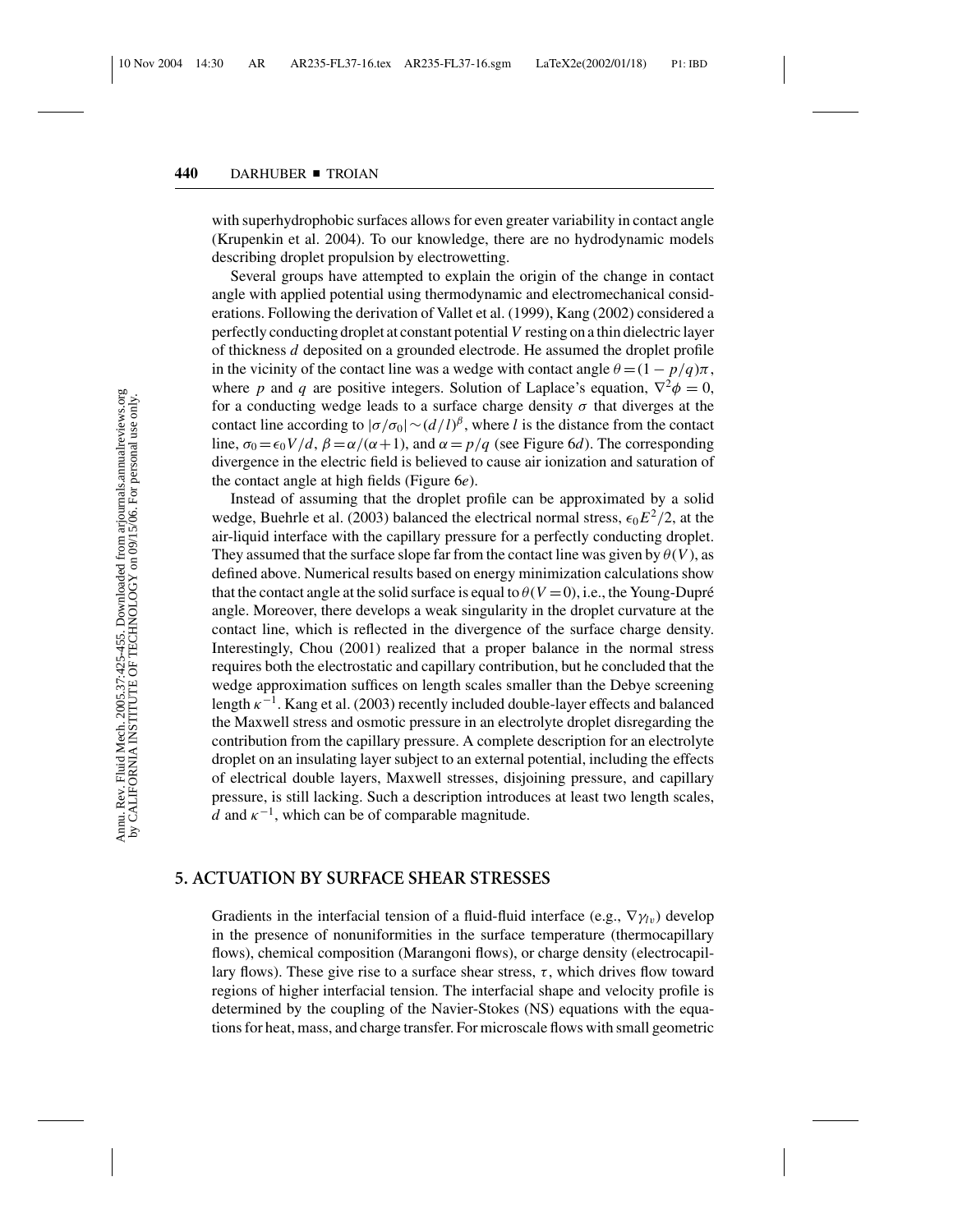aspect ratio and small Re and Bo numbers, the Peclet and Biot numbers also tend to be small and thermal variations across the film thickness are negligible. The NS equations and heat transfer equation then decouple and the flow profiles or shapes are simply determined from the thermal distribution applied to the substrate. This decoupling is generally not possible for Marangoni flows arising from compositional or charge nonuniformities because the local surfactant or surface charge concentration is coupled to the flow speed. The NS equations must be solved simultaneously with the convective-diffusive equation for surfactant transport along the interface and in the bulk phase, an equation of state relating the surface tension to the surface concentration, and an adsorption-desorption equation describing mass exchange between the interface and bulk fluids. For this reason, problems involving the transfer of neutral or charged surface-active species are much more difficult to analyze and control.

## **5.1. Microfluidic Streaming by Thermocapillary Stress**

In experiments on Bénard convection, Volkoviski (1935) first observed that liquid films tend to spread toward the cooler side of a substrate. Hershey (1939) discussed how variations in surface tension generated by evaporation of a volatile mixture caused similar liquid migration. He designed a controlled experiment to monitor the spatial variation in film height caused by a prescribed variation in temperature along a thin film. Within the lubrication limit and neglecting capillary pressure, he derived the velocity profile corresponding to the balance of thermocapillary and hydrostatic forces under steady conditions, namely  $\mu \mathbf{v} = z \nabla \gamma_l v + \rho g (z^2/2 - hz) \nabla h$ , where  $z = h(x)$  defines the position of the air-liquid interface. For a shallow pool of liquid, the corresponding film shape,  $h(x)$ , satisfies the equation  $3\gamma_{lv} - \rho gh^2 = const.$ Hershey estimated that the cooler side of a horizontal water film  $200 \mu m$  in thickness and subject to a temperature difference  $\Delta T = 1$ <sup>°</sup>C (corresponding to  $\Delta \gamma_l$ <sub>v</sub> = 0.15 mN/m), would be elevated by 90  $\mu$ m. For most liquids  $\partial \gamma_l$ <sub>v</sub>/ $\partial T$  < 0, although there exist interesting exceptions (Glinski et al. 1993). Ludviksson & Lightfoot (1971) were interested in explaining the origin of so-called supermeniscus films, i.e., film climbing beyond the equilibrium capillary length. They examined the spontaneous spreading of thin, nonvolatile films on a vertical wettable substrate subject to a linear temperature decrease (i.e., constant thermocapillary stress  $\tau = \partial \gamma_{lv}/\partial T \cdot \nabla T$ ). Their interferometric profiles for the film shape and speed were compared with a simplified lubrication analysis (capillary pressure and contact line effects excluded). The average flow speed up the plate was computed to be  $U = h\tau/(2\mu) - \rho g h^2/(3\mu)$ , in good agreement with experiments.

The capability of guiding thermocapillary flow by chemical surface patterning provides a powerful method for controlled fluidic delivery. Thermal gradients can be generated by means of substrate embedded microheaters or by radiative heating from above (Hitt & Smith 1993, Schatz et al. 2002). Darhuber et al. (2003a) examined the horizontal thermocapillary spreading of Newtonian liquids emanating from a small reservoir pad onto a wettable microstripe subject to a linear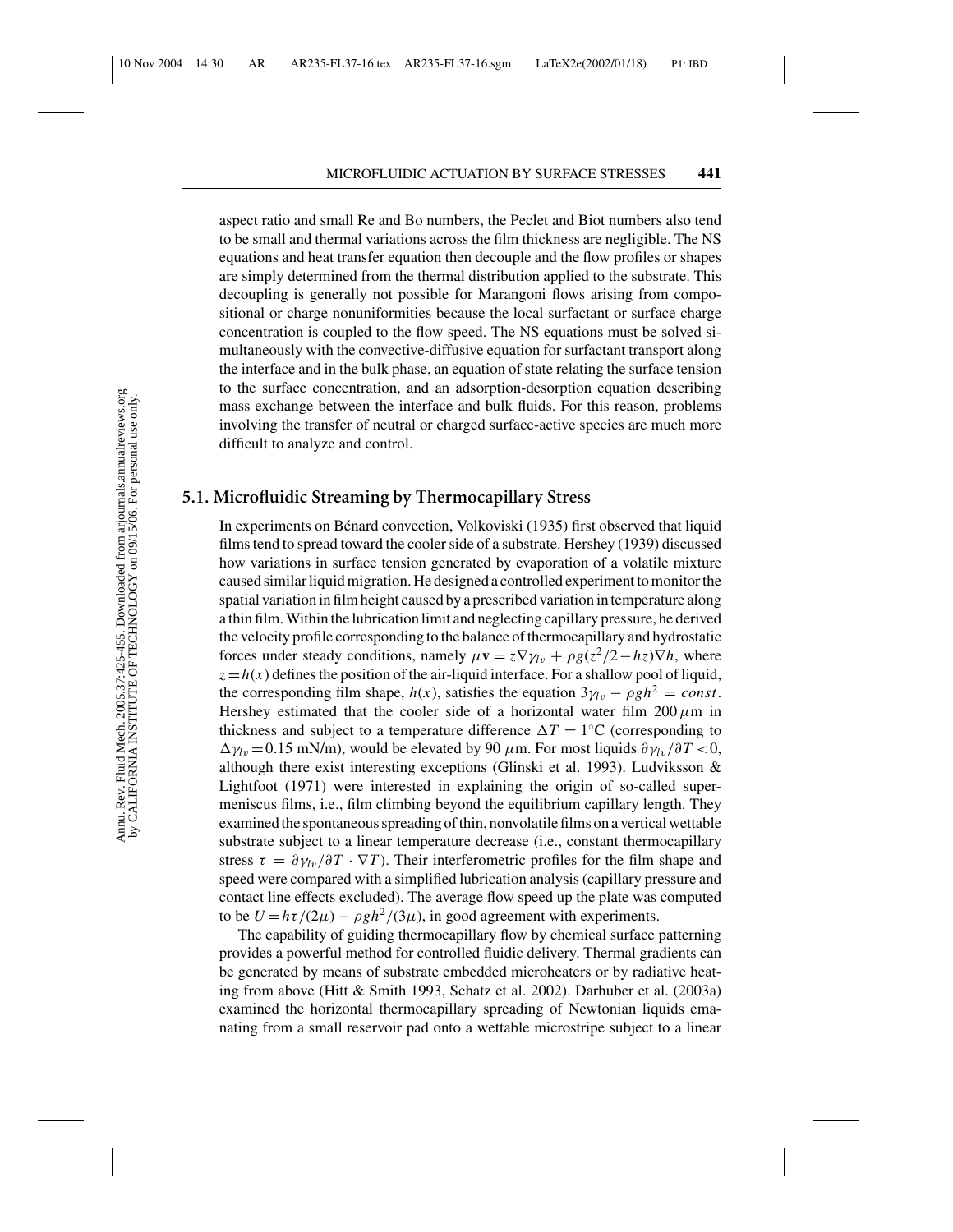temperature decrease. The dimensionless equation for the maximum (centerline) film thickness is given by

$$
\frac{\partial h}{\partial t} + \frac{\partial}{\partial \xi} \left( \frac{h^2}{\mu} \right) - \frac{192}{35} N_D \frac{\partial}{\partial \xi} \left( \frac{h^3}{\mu} \frac{\partial (\gamma h)}{\partial \xi} \right) + \frac{64}{105} \frac{\partial}{\partial \xi} \left[ \frac{h^3}{\mu} \frac{\partial}{\partial \xi} \left( \gamma \frac{\partial^2 h}{\partial \xi^2} \right) \right] = 0,
$$
\n(3)

where  $\gamma(\xi)$  and  $\mu(\xi)$  are the position-dependent surface tension and viscosity. The second term represents the longitudinal ( $\hat{\xi}$ -axis) flux due to the thermocapillary force; the third and fourth terms represent smaller flux contributions arising from the interfacial curvature along the transverse (for a parabolic cross-sectional shape, as in section 3.3) and longitudinal axes. Here, the dimensionless streamwise and transverse coordinates are scaled by  $\ell = h_0(3Ca)^{-1/3}$  (Troian et al. 1989) and w, respectively, where  $Ca = \mu_0 U_0 / \gamma_0$ ,  $U_0 = 2h_0 \tau / 5\mu_0$ , and the subscript 0 specifies parameter values at the stripe inlet position  $\xi = 0$ . The remaining parameter,  $N_D = (\ell/w)^2$ , signifies the competition between the dynamic length scale,  $\ell$ , which determines the longitudinal extent of capillary deformation near the moving front for an infinitely wide film, and the pattern feature size  $w$ . Experimental measurements for a wide parameter range show excellent agreement with numerical solutions of Equation 3 (Darhuber et al. 2003a). In the limit  $N_D \rightarrow 0$  (i.e., chemically homogeneous surface), thermocapillary-spreading films undergo a fingering instability caused by the formation of a capillary ridge at the advancing front. This ridge is linearly unstable and produces the characteristic patterns shown in Figure 7*m*−*p*, where the wavelength  $\lambda \sim \ell$  (Troian et al. 1989). Analyses of the rate of energy dissipation show that the fingering is caused by a combination of the higher flow mobility at the tips and a Rayleigh-type instability associated with the large curvature of the capillary ridge (Kataoka & Troian 1997, Spaid & Homsy 1996). For spreading on patterned surfaces, no such instability will occur provided  $w < \lambda$ (Kataoka & Troian 1999).

Thermocapillary streaming therefore provides a reliable method of flow control that can also be used to convect small particles or biological material. For technological applications, an appealing feature of this transport method is that the driving force only depends on differences and not the absolute value of the applied temperature. Evaporation of the liquid film or thermal damage to biological material can be minimized by reducing the overall operating temperature.

# **5.2. Thermal Actuation of Droplets on Solid Surfaces**

The propulsion of small droplets by thermocapillary forces necessitates a partially wetting surface to prevent the formation of precursor (de Gennes 1985) or trailing films that can cause cross-contamination. The number of available surface treatments for converting wettable to partially wettable substrates that are smooth and homogeneous (to avoid hysteresis) is somewhat limited. Nonetheless, a number of groups have examined droplet migration by thermocapillary forces both experimentally and theoretically (Brochard 1989; Brzoska et al. 1993; Chen et al.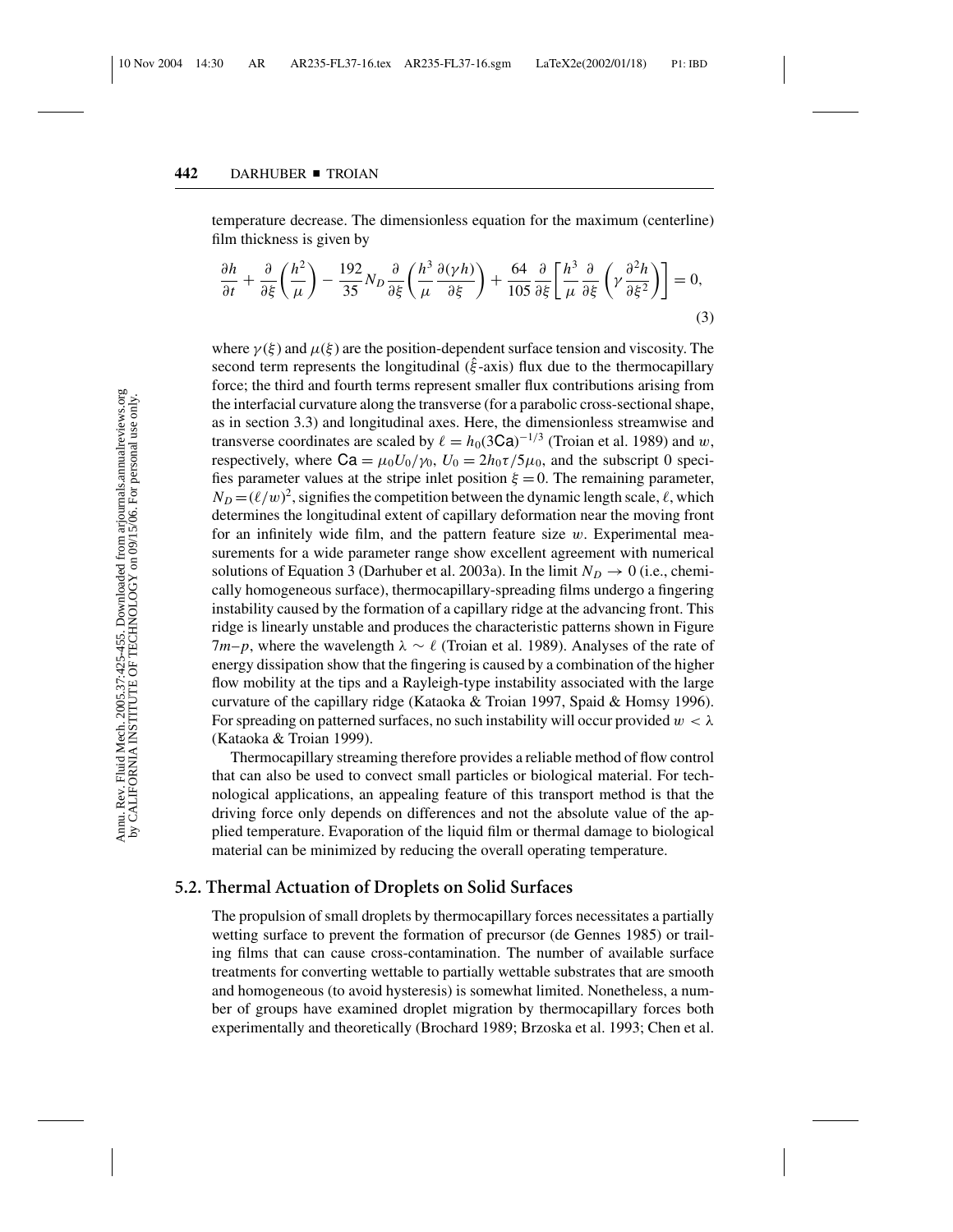

**Figure 7** (*a–e*) Image sequence showing the thermocapillary splitting of a dodecane droplet on a partially wetting stripe ( $w = 1000 \mu m$ ,  $\Delta t_{\text{total}} = 8.5 \text{ s}$ ). The voltage applied to the embedded microheaters (electrical resistance 155  $\Omega$ ) was 2.5 V (Darhuber et al. 2003b). (*f–i*) Image sequence of dodecane droplet propelled by thermocapillary forces. Intersecting orange stripes designate partially wetting regions ( $w = 1000 \,\mu$ m,  $\Delta t_{\text{total}} = 104 \,\text{s}$ ) (Darhuber et al. 2003b). (*j–l*) Dodecane droplet turning a 90 $^{\circ}$  corner ( $\Delta t_{\text{total}} = 164 \text{ s}$ ) (Darhuber et al. 2003b). (*m–p*) Evolution of fingering instability at the leading edge of a silicone oil film advancing on a chemically homogeneous substrate (silicon wafer) due to thermocapillary forces (applied shear stress  $\tau = 0.18$  Pa,  $\Delta t_{\text{total}} = 17$  min, instability wavelength  $\lambda \approx 500 \,\mu\text{m}$ ) (Cazabat et al. 1990).

2004; Darhuber et al. 2003b,c; Ford & Nadim 1994; Smith 1995; Yarin et al. 2002). Brochard (1989) studied the migration of 2D droplets driven by a small thermal gradient. A similar force balance as used for chemically graduated surfaces (section 4.1) was used to describe droplet motion subject to spatial variations in  $\gamma_l$ <sub>v</sub>,  $\gamma_l$ <sub>s</sub>, and  $\gamma_{sv}$ . Depending on the relative strength of the driving forces at each interface, the droplet can move toward or away from the cooler end of the substrate. When contact angle hysteresis is explicitly incorporated into the model (Brzoska et al. 1993), droplet motion is only possible above a critical droplet radius (neglecting thermal variations in  $\gamma_{sv}$  and  $\gamma_{ls}$ ) for a given thermocapillary stress. Above this critical value, the flow speed increases linearly with the droplet radius *R* and applied thermal gradient ∇*T* . These predictions were confirmed by experiments with silicone oil droplets ( $2 \le R \le 10$  mm) moving on a hexadecyltrichlorosilane-coated silicon wafer ( $11 \lesssim \theta_s \lesssim 13^\circ$ ) subject to  $|\nabla T| < 1^\circ \text{C/mm}$ . In their model Ford & Nadim (1994) relieved the stress singularity at the contact line by incorporating a Navier slip condition and examined larger thermal gradients by allowing surface deformation beyond a cylindrical cap. The droplet speed then depends on the Navier slip coefficient, which is exceedingly difficult to measure experimentally. Smith (1995) conducted a full hydrodynamic analysis in the lubrication limit for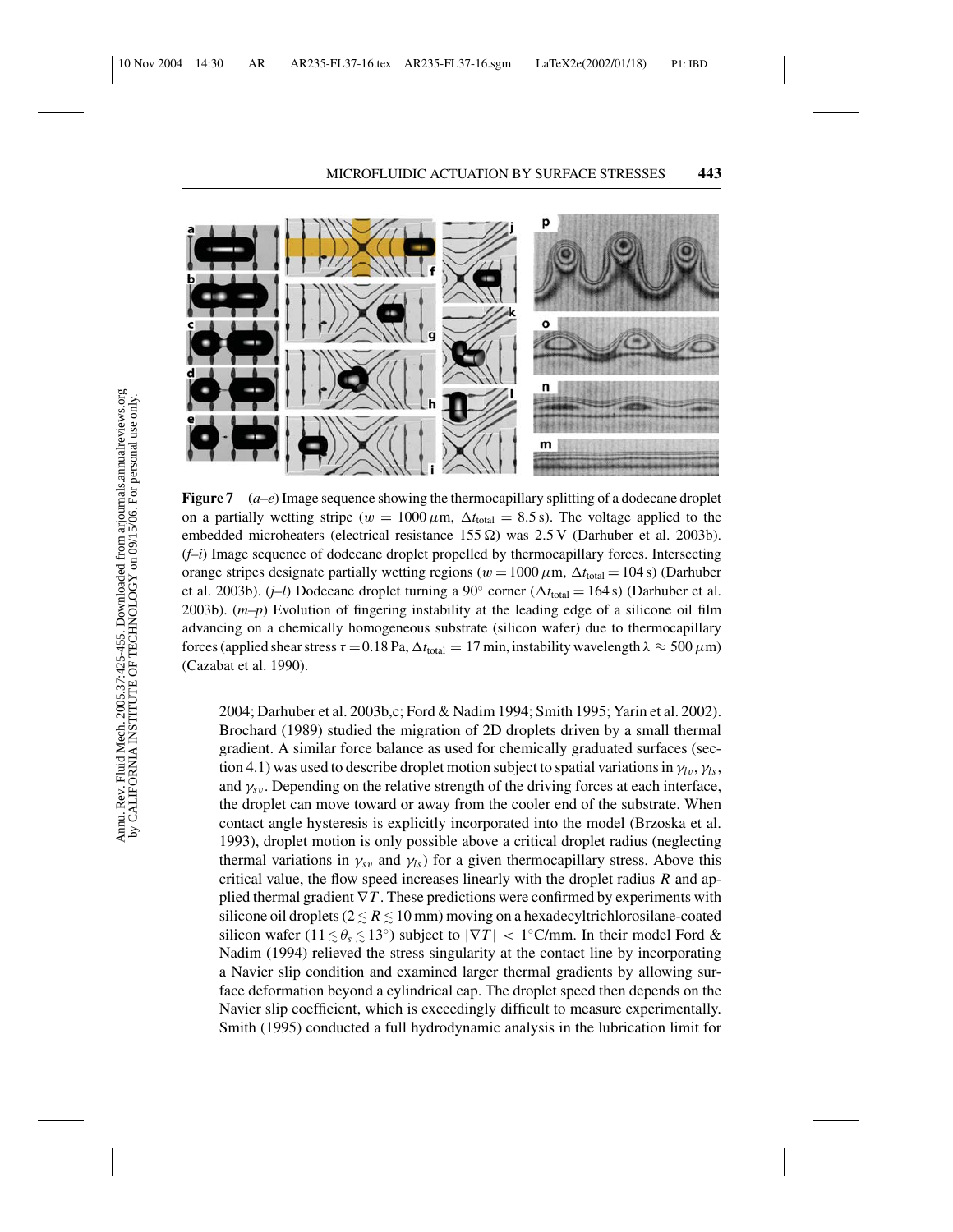a 2D droplet subject to a constant thermocapillary stress. He assumed the speed of the contact lines depended on the contact angles according to  $v_{cl} = K(\theta - \theta_A)^3$ and  $v_{cl} = K(\theta_R - \theta)^3$  and used a Navier slip condition at the liquid-solid boundary. His steady-state solutions exhibit thermocapillary recirculation within the droplet, which influence the advancing and receding contact angles. Yarin et al. (2002) examined the thermocapillary migration of axisymmetric alkane droplets clinging to a partially wettable cylindrical fiber. Experimental results for droplet position as a function of time were compared with a simplified model that neglects capillary pressure and contact angle hysteresis but includes the variation of viscosity with temperature, an effect not included in the previous models. Chen et al. (2004) recently measured the depinning force and minimum droplet radius required for droplet mobilization on partially wetting surfaces, as well as the dependence of the droplet speed on radius, thermal gradient, and liquid material parameters. The results are in good agreement with Ford & Nadim's (1994) model for nonconstant thermocapillary stress.

Higher droplet speeds and better directional control can be achieved by combining thermocapillary propulsion with chemically defined pathways and large but localized thermal gradients. Darhuber et al. (2003b,c) recently used electronically addressable microheater arrays embedded within a glass substrate to propel droplets of various liquids (including water) along a network of partially wettable microstripes (see Figure 7). Such active control allows different thermal distributions to be activated on demand for various fluidic manipulations. Sequential activation of microheaters is used for droplet transport from one location to another as shown in Figure 7 *f* –*l*. Application of a sawtooth-like temperature profile will split a droplet (Figure  $7a-e$ ) or rivulet into a sequence of smaller droplets due to film rupture at the hot spots. The same principle can be used to trap or release liquid drops from a cold spot or to trigger or quench site-specific chemical reactions. Addressable heating arrays can also be used to apply combinations of streamwise and transverse thermal gradients for efficient mixing in microscale geometries. Darhuber et al. (2004) also examined convective mass transfer in thermocapillary flows on patterned substrates. Three important mixing regimes, based on analogues of purely diffusive dynamics, Rhines-Young shear-augmented diffusion, and Taylor-Aris dispersion, were investigated for possible use in microscale devices.

## **5.3. Flow Actuation by Marangoni Stresses**

In contrast to thermocapillary propulsion, it is much more difficult to manipulate droplet motion on a solid substrate by varying the surface chemical composition of the liquid film. Small droplets, however, can be "actively" propelled within a liquid film or bulk liquid phase. In this section, we briefly review the mechanisms governing Marangoni-driven transport along with some experimental demonstrations. "Passive" flow retardation effects or shape deformations accompanying surfactant transport and adsorption at interfaces in drops or bubbles are not discussed.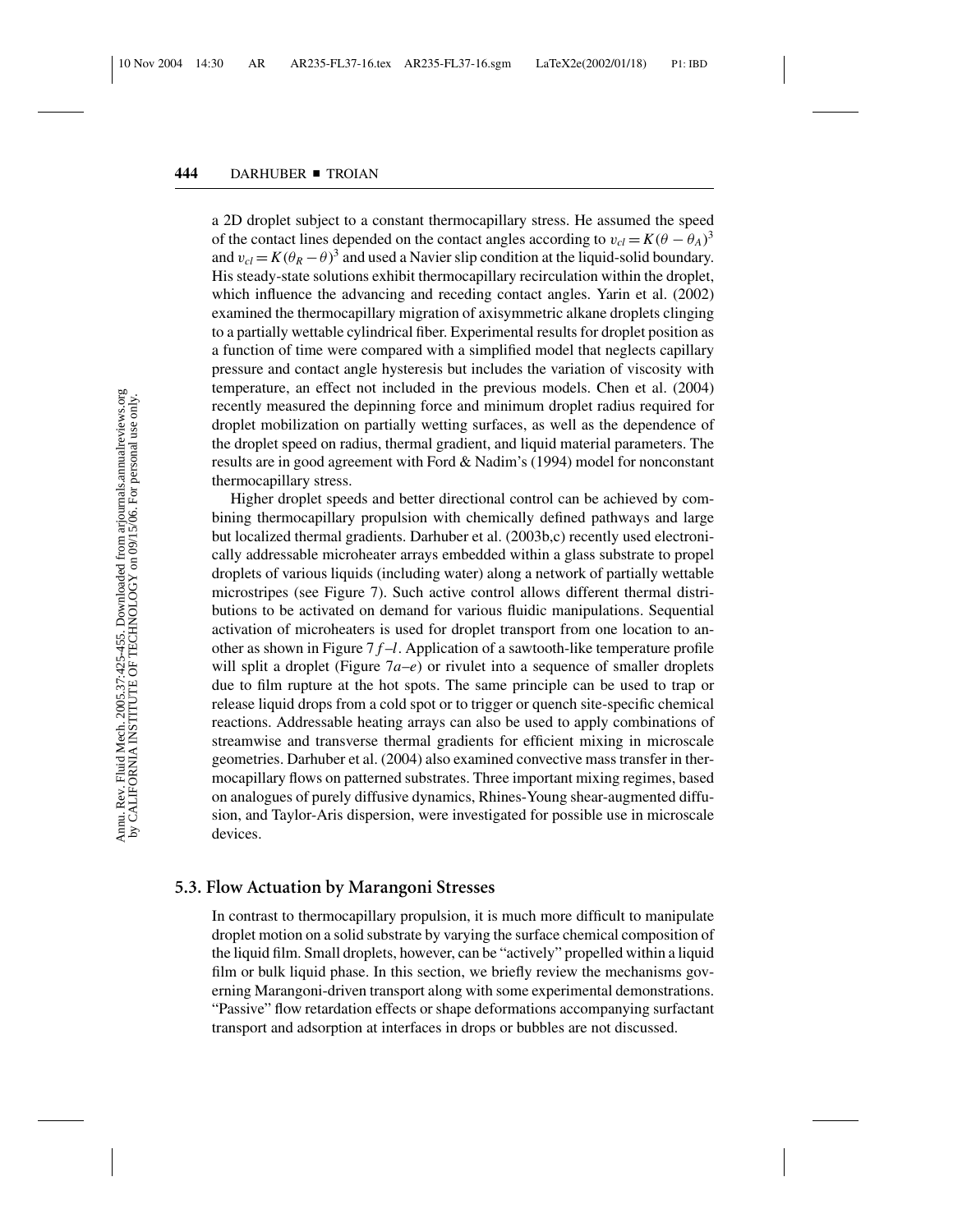Quincke (1888) conducted experiments involving the migration and oscillation of air bubbles in a layer of distilled water held between two horizontal glass plates. Releasing a stream of alcohol with a flow rate of a few  $cm<sup>3</sup>/hr$  near a large 2-cm gas bubble caused the bubble to move toward the alcohol source and to oscillate with a period of 1–3 s. Higher flow rates induced higher oscillation frequencies. By momentum conservation, the Marangoni stress that is directed toward the region of higher surface tension (less alcohol) causes the bubble to migrate toward the opposite end (alcohol enriched). Droplet propulsion can also be achieved by proximity to a film of lower surface tension. Figure 8*a*–*d* shows an example of a droplet of hexadecane  $(\gamma_{lv} = 27.0 \text{ mN/m})$  deposited near a miscible film of polydimethylsiloxane (PDMS;  $\gamma_{lv} = 20.0 \, \text{mN/m}$ ) on a partially wettable silicon wafer. As the spreading PDMS film approaches the hexadecane, the droplet is propelled forward by a Marangoni stress. Karlsson et al. (2002) reported Marangoni-induced flow through a lipid bilayer nanotube (diameter 100–300 nm) connecting two surfaceimmobilized lipid bilayer vesicles (diameter  $5-25 \mu$ m). Mechanical deformation of one vesicle from a spherical to ellipsoidal shape (characterized by a higher surface to volume ratio and increased membrane tension) induces flow of lipid molecules from the undeformed to the deformed vesicle through the nanotube interior (see Figure 8).



**Figure 8** (*a–d*) Propulsion of a droplet of hexadecane (volatile,  $\gamma_{lv} = 27.0 \text{ mN/m}$ ,  $\mu = 3.0 \text{ mPa s}$ ) by a spreading film of PDMS (nonvolatile,  $\gamma_{lv} = 20.0 \text{ mN/m}$ ,  $\mu = 20$  mPa s) on a dodecyltrichlorosilane-coated silicon wafer. Optical interference images (width 2 mm) recorded at  $t = 0$ , 8, 24, and 60 s (Darhuber & Troian, unpublished). (*e*) Schematic illustration of two substrate-immobilized lipid bilayer vesicles (diameter  $5-25 \mu m$ ) with surface tension  $\sigma_a < \sigma_b$  connected by a lipid bilayer nanotube (diameter 100 – 300 nm). Two carbon fibers are used to deform vesicle 'b' into an ellipsoidal shape causing an increase in the vesicle's surface tension, which is presumed to induce Marangoni-driven flow of lipid restoring the system to equilibrium. ( *f–h*) Image sequence showing transport of a small liposome (position denoted by black arrow) within a lipid bilayer nanotube of length  $32 \mu$ m. [Reprinted with permission from Karlsson et al. (2002). Copyright Am. Chem. Soc.]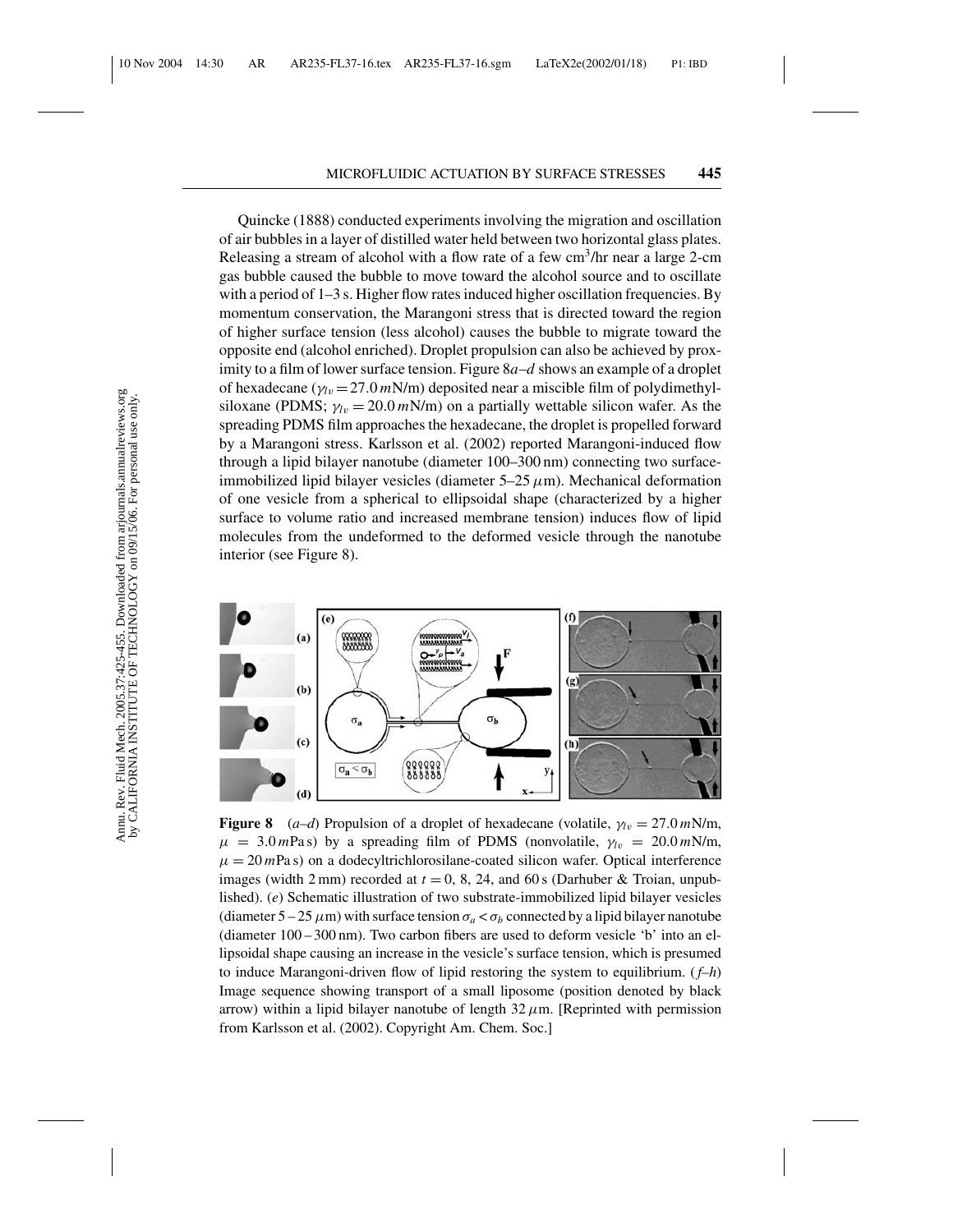In microfluidic applications, surface tension gradients can spontaneously arise, for example, during droplet splitting or coalescence, mixing of samples, or chemical reactions. Typically, the gradients generated during contact of dissimilar liquids are much larger than corresponding thermocapillary variations. Deposition of biological liquids, which often contain surface-active material, onto a liquid film with higher γ*<sup>l</sup>*<sup>v</sup> will generate Marangoni stresses that can cause rapid film thinning and rupture. It is therefore important to understand the basic phenomena governing this class of flows.

Levich (1941) outlined the thermodynamic basis for the shear stress condition at an interface containing surface-active molecules, which reduce the surface tension in proportion to the local concentration. In addition to capillary pressure, there can develop a tangential stress  $\tau = \nabla_s \gamma_{lv} = (d\gamma_{lv}/d\Gamma) \cdot \nabla_s \Gamma$ . The surfactant surface concentration,  $\Gamma(x, t)$ , is governed by the equation (Scriven 1960)

$$
\frac{\partial \Gamma}{\partial t} + \nabla_s \cdot (\Gamma \mathbf{u}_s) + \Gamma (\nabla_s \cdot \mathbf{n}) (\mathbf{u} \cdot \mathbf{n}) = D_s \nabla_s^2 \Gamma. \tag{4}
$$

The surfactant flux depends on the tangential component of the surface velocity,  $\mathbf{u}_s = (\mathbf{I} - \mathbf{n}\mathbf{n}) \cdot \mathbf{u}$ , the mean curvature of the interface,  $\nabla_s \cdot \mathbf{n}$ , and the surfactant (surface) diffusion coefficient *Ds*. Soluble surfactants require specification of the interfacial adsorption/desorption kinetics relating the surface concentration  $\Gamma$  to the bulk (B) concentration  $c$ , thereby coupling Equation 4 to the bulk convectiondiffusion equation  $\partial c/\partial t + \mathbf{u} \cdot \nabla c = D_B \nabla^2 c$ . For thin film flows on a flat substrate, the variation in liquid thickness is determined from

$$
\frac{\partial h}{\partial t} - \nabla \cdot \left( \frac{h^3}{3\mu} \nabla p - \frac{h^2}{2\mu} \nabla \gamma_{lv} \right) = 0. \tag{5}
$$

Equations 4 and 5 are coupled through the dependence of the surface tension on surfactant concentration,  $\gamma_{lv}[\Gamma]$ , and the surface velocity  $\mathbf{u}_s = h \nabla \gamma_{lv} / \mu$  −  $h^2 \nabla p/(2\mu)$ .

Active control over the speed of droplets or solid particles convected within a thin liquid film can be enforced by electrochemical modulation of  $\nabla_s \gamma_v$ . A voltage applied between two electrodes positioned near opposite ends of a thin aqueous film was used to modulate  $\gamma_l$  by tuning the active state of soluble surfactants with redox-active head groups (Figure 9*b*). A droplet of a nematic liquid crystal was convected along a 1 mm deep aqueous film of  $Fc(CH_2)_{11}-N^+(CH_3)_{3}Br^-$  by applying a voltage difference of 0.6 V (Gallardo et al. 1999). Speeds of 4 mm/s were achieved with  $\Delta \gamma_{lv} = 22$  mN/m.

Equally large changes in the dynamic surface tension of liquids are possible by UV exposure of aqueous solutions containing photosensitive surfactants. As shown in Figure 9*c*,*d*, active release of droplets from a pendant array is triggered by selective exposure of droplets to UV light. This release is not caused by Marangoni effects but by the sharp reduction in surface tension upon UV exposure, which causes the Bond number,  $\rho g R^2/\gamma_l v$ , to increase above the critical value for drop detachment. Spatial modulation of the illumination intensity, however, could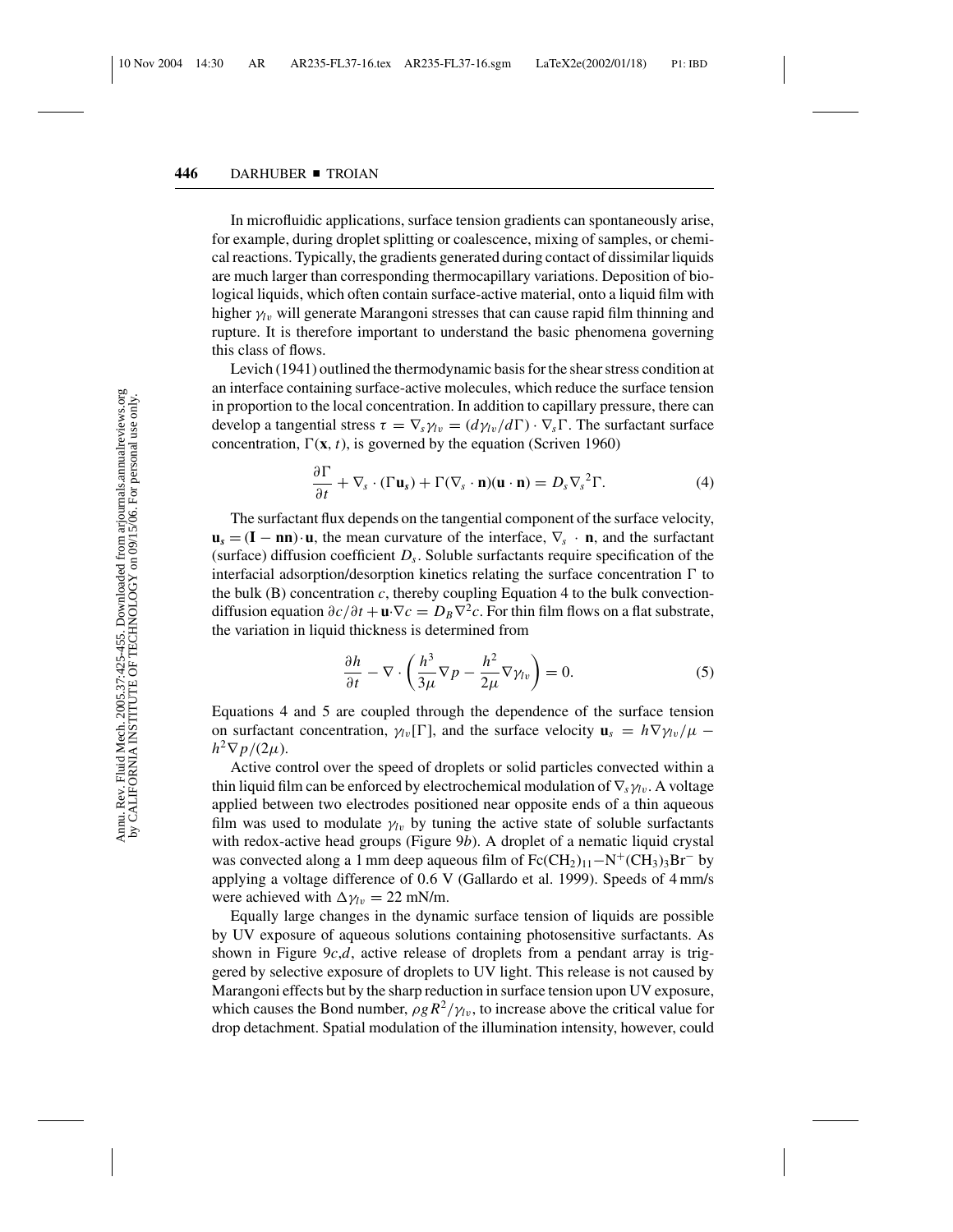

**Figure 9** (a) Time-lapse image  $(\Delta t = 2 s)$  of a liquid crystal droplet convected by an aqueous film containing an electroactive surfactant. A potential difference of  $0.6$  V was applied to Pt electrodes at the south and east ends of the trajectory shown. [Reprinted with permission from Gallardo et al. (1999). Copyright AAAS.] (*b*,*c*) Light-activated capillary release of droplets of an aqueous (0.1 M NaCl, 0.16 mM SDS) solution of a photosensitive azobenzene surfactant. (*b*) An array of five pendant droplets formed at the tips of glass capillaries. (*c*) After illumination with UV light, the surface tension of two drops becomes too low to support the drop weight. [Reprinted with permission from Shin & Abbott (1999). Copyright Am. Chem. Soc.] (*d,e*) Experimental setup for electrocapillary propulsion of Hg droplets. Copper clamps (*C*) are used to suspend two platinum electrodes (*B*) into  $45 \text{ cm}^3$  of a 10 mM KNO<sub>3</sub> solution in a 10 cm long glass container (*A*). A watch glass (*E*) contains the droplet of mercury of initial diameter 11 mm. (*e*) Droplet shapes corresponding to electric currents of 0, 10, and 20 mA (Christiansen 1903).

provide actively tunable Marangoni stresses as a function of position and time. Such concepts can be extended to droplet actuation or propulsion of floating particles in analogy to techniques described in section 4.1.

## **5.4. Electrocapillary and Electrochemical Marangoni Flows**

Chemical reactions at interfaces can generate variations in interfacial tension although these phenomena are also difficult to control. Paalzow (1858) and Bernstein (1900) describe the irregular motion and oscillations of a mercury droplet in an acidic electrolyte in proximity to a dissolving potassium dichromate crystal. In one experiment Bernstein (1900) centered a small mercury droplet inside a glass capillary filled with dilute sulfuric acid. When the diffusing front of  $Cr_2O_7^{2-}$  ions from a small  $Cr_2O_7K_2$  crystal positioned at one end of the capillary reached the center of the tube, the mercury drop moved toward the crystal. The motion was attributed to the reduction and spatial inhomogeneity in  $\gamma_{Hg,el}$  due to oxidation of the mercury by the diffusing ions. Homogenizing the ion concentration by stirring caused any motion or oscillation of the mercury drop to cease. Bernstein's interest in this system was fuelled by what he thought was a striking analogy between the drop migration in a concentration gradient and the locomotion of primitive organisms. He presented a simple theoretical model for motion caused by variations in the capillary pressure and contact angles of mercury on the glass surface but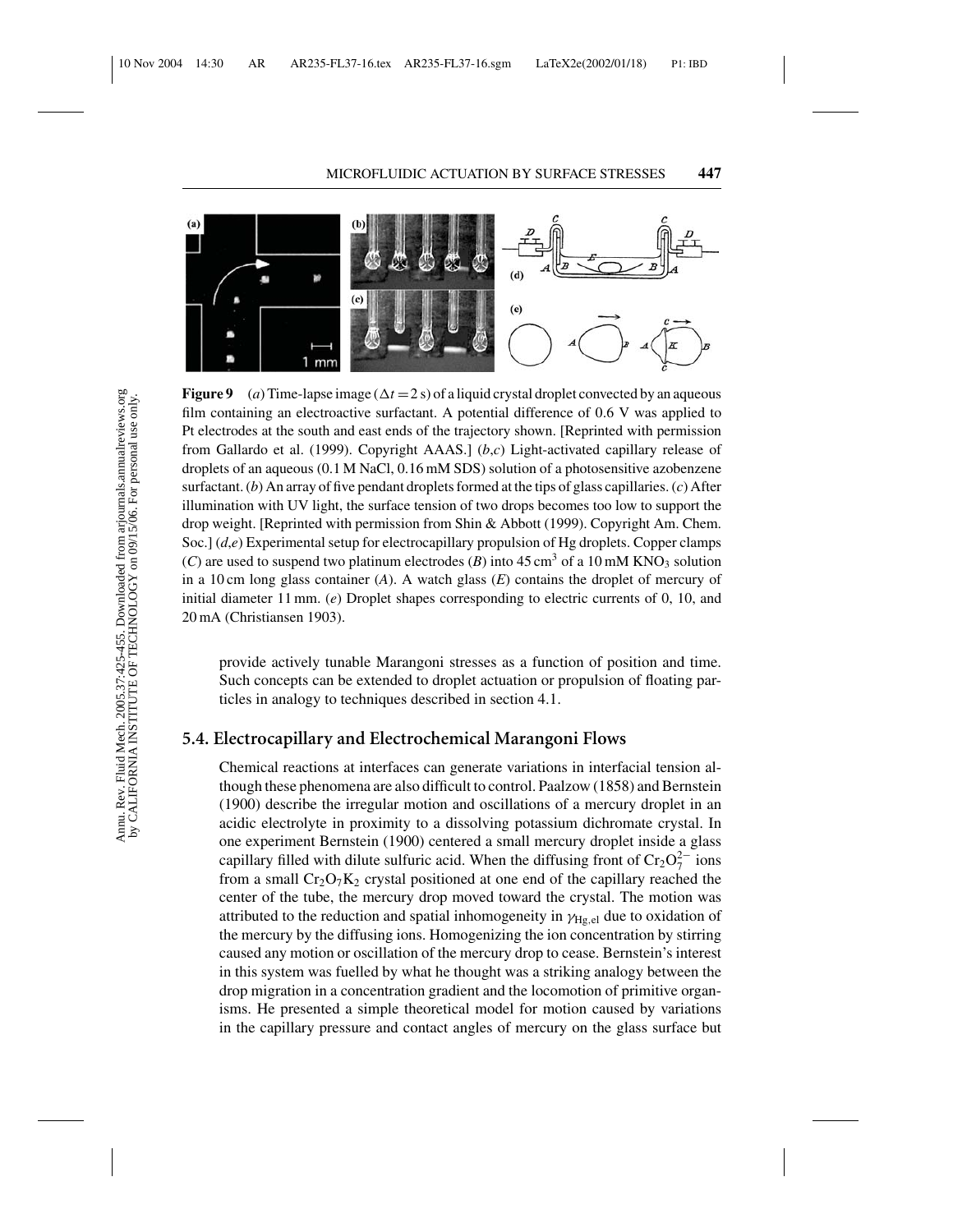neglected Marangoni stresses. Propulsion methods such as these, however, remain largely unexplored for fluidic applications.

The phenomena described in section 4.2.1 result from electrically generated normal stresses that modify the equilibrium conformation of sessile electrolyte droplets. External electric fields, however, can generate both normal and tangential stresses, which cause variations in the interfacial tension at a fluid-fluid boundary, thereby generating flow. Erman (1809) and Christiansen (1903) first described the migration of a mercury drop in an electrolyte subject to an electric field. Figure 9*d*,*e* shows Christiansen's experimental setup and the significant distortion in droplet shape observed with increasing electrical current. Levich (1962) presented a first-order model for the migration velocity of an ideally polarizable, spherical liquid metal droplet of radius *R* in a weak electric field *E*. The droplet speed was estimated to be  $U = \sigma E R/(2\mu_{\rm el} + 3\mu_{\rm He} + \sigma^2/\kappa_{\rm el})$ , where  $\mu_{\rm el}$  and  $\mu_{\text{Hg}}$  are the viscosities of the electrolyte and liquid metal and  $\kappa_{\text{el}}$  is the electrolyte conductivity. This velocity is orders of magnitude larger than typical speeds for electrophoretic actuation of solid particles. For a solid particle, the viscous motion of the liquid decays within the electrical double layer of thickness, *d*, whereas for a liquid metal droplet, the velocity field persists over a distance comparable to the droplet radius *R*, leading to a mobility increase by a factor of  $R/d$ . This propulsion method is not limited to mercury droplets in electrolytes. The speed of an emulsion droplet of conductivity  $\kappa_{em}$  can be derived in similar fashion to give  $U = \sigma ER/[2\mu_{el} + 3\mu_{em} + \sigma^2(1/\kappa_{el} + 2/\kappa_{em})] \approx \kappa_{em} ER/\sigma$ , where the approximation holds for a small emulsion conductivity  $\kappa_{em}$ . Beni et al. (1982) constructed a ("continuous electrowetting") system based on mercury/electrolyte actuation capable of generating droplet speeds on the order of 10 cm/s using only 1 V.

## **6. CLOSING REMARKS**

Microfluidics is not a unified field, but rather one where diverse applications demand diverse solutions. This article describes a number of methods available for fluidic manipulation and control of free surface flows on uniform or textured surfaces by application of normal and shear stresses. As the surface to volume ratio increases, the dynamics of droplets and thin liquid films constitutes a class of moving boundary flows increasingly sensitive to boundary effects and surface forces. The boundary phenomena associated with movement of the contact line (contact angle hysteresis, dynamic contact angles, disjoining pressure, line tension, and slip), need to be resolved at the molecular level and incorporated into continuum hydrodynamic models. Currently, "hybrid" approaches are being examined as a way of coupling molecular dynamics and Navier-Stokes simulations to provide an accurate description of surface effects from micro- to mesoscopic length scales (O'Connell & Thompson 1995, Nie et al. 2004).

Experimental investigation of the molecular behavior requires metrology methods suited to smaller length scales. Many high-resolution tools for surface science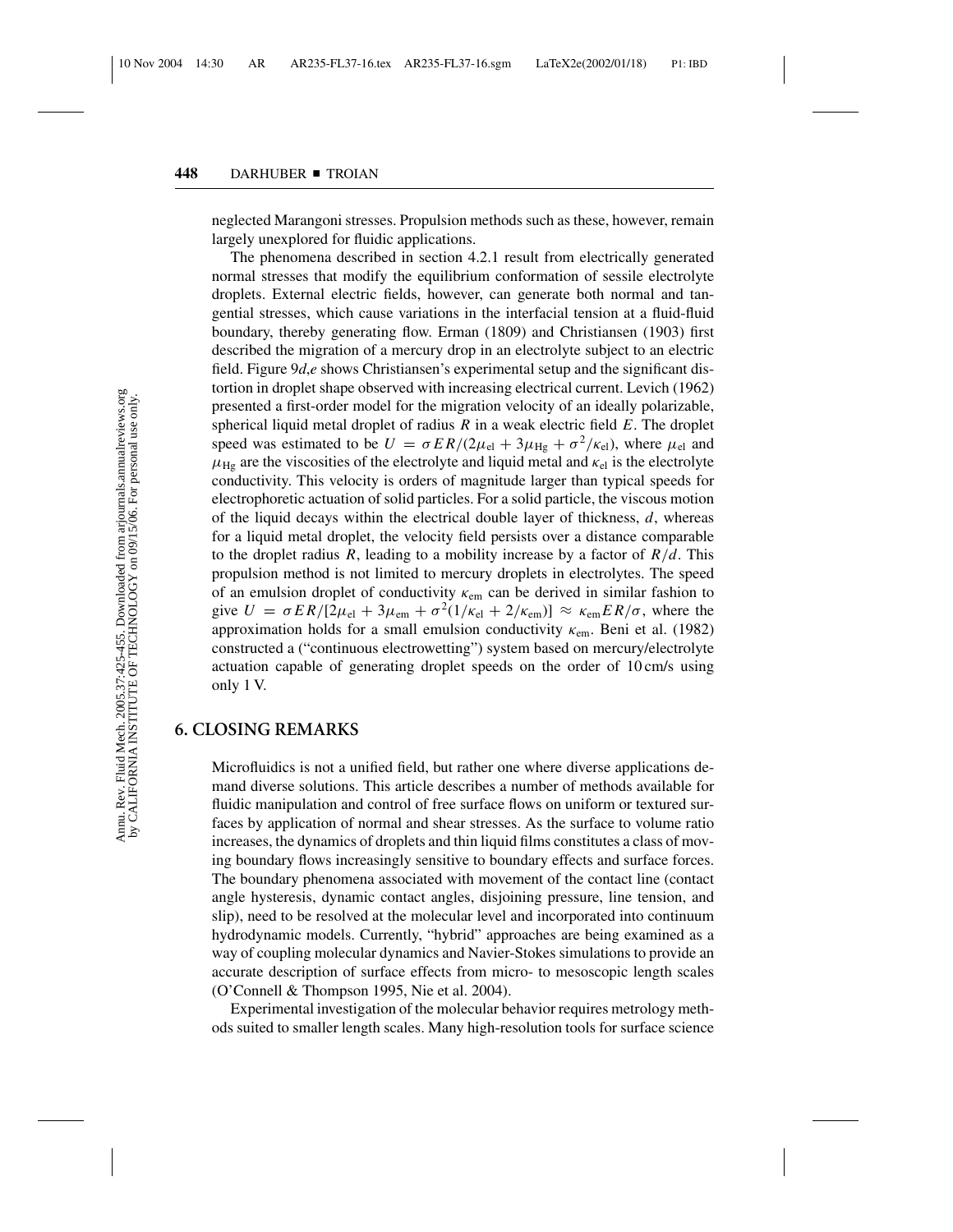require vacuum conditions, which are incompatible with the presence of almost any liquid. Existing metrology techniques are better adapted to the investigation of thin films, rather than to small-scale structures of high-aspect ratio. The reduced interaction volumes also significantly decrease signal levels. These experimental difficulties will necessitate development and adaption of high-resolution techniques for probing the conformation and dynamics of liquids on patterned surfaces.

For these reasons, the field of microfluidics is among the fastest-growing areas in fluid mechanics. The synergy created by the confluence of microfabrication, hydrodynamics, and physical chemistry offers exciting opportunities for scientific progress across multiple disciplines.

#### **ACKNOWLEDGMENTS**

The authors are very grateful for financial support from the National Science Foundation, Unilever Research U.S., NASA, and the U.S. Army.

### **APPENDIX**

# **Dip-Coating of Chemically Patterned Substrates**

The deposition of a liquid film on a chemically patterned surface can be achieved by withdrawing the substrate from a liquid reservoir at constant speed. For small Ca, withdrawal of a substrate containing a wettable microstripe entrains a liquid film



**Figure 10** (*a*) Surface Evolver simulation of equilibrium capillary rise height for glycerol on a hydrophilic stripe ( $\theta_{\text{int}} = 5^{\circ}$  and  $w = 312 \,\mu\text{m}$ ) patterned on a hydrophobic substrate  $(\theta_{ext} = 95^{\circ})$  (Darhuber et al. 2000b). (*b*) Measurements of the entrained film thickness, *h*∞, versus the vertical withdrawal speed, *U*, on an isolated hydrophilic stripe (dimensions  $49 \mu m \times 4 \text{ mm}$  from a glycerol reservoir (Darhuber et al. 2000b).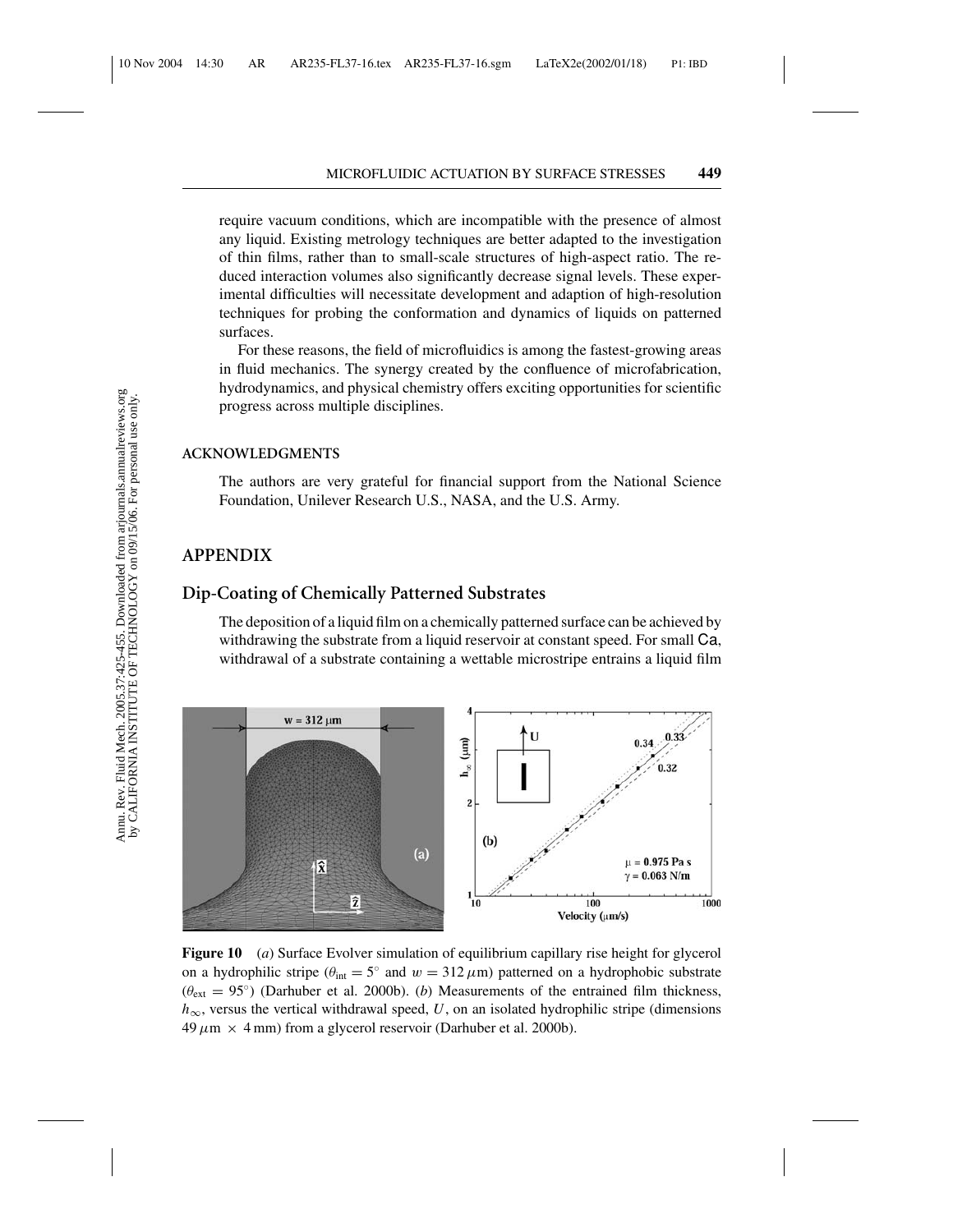whose thickness is typically in the micron range (Darhuber et al. 2000b). Neglecting gravitational drainage, the equation governing the dimensionless centerline height,  $h(\bar{x})$ , of the liquid ribbon is given by

$$
\bar{h}^3 \left[ \left( \frac{w}{x_s} \right)^2 \frac{\partial^3 \bar{h}}{\partial \bar{x}^3} + \frac{\partial^3 \bar{h}}{\partial \bar{x} \partial \bar{z}^2} \right] = 3\text{KCa} \frac{x_s w^2}{h^3_\infty} (1 - \bar{h}).\tag{6}
$$

Here, K is a constant of order one,  $h_{\infty}$  is the entrained thickness far from the reservoir, w is the width of the wettable stripe, and *xs* represents the characteristic streamwise length scale. This length scale, which decreases linearly with  $w$ , is set by the radius of curvature in the static meniscus region (since  $Ca \ll 1$ ) or equivalently by the equilibrium height of capillary rise for a liquid on a wettable microstripe (Figure 10*a*). The streamwise and lateral coordinates are therefore scaled by  $x_s$  and w, respectively. For  $x_s \sim w$ , the right-hand term of Equation 6 yields the dynamic scaling  $h_{\infty} \sim wCa^{1/3}$ . This equation differs considerably from the expression for film entrainment on homogeneous substrates,  $h_{\infty} \sim \ell_c \text{Ca}^{2/3}$ (Derjaguin 1943, Landau & Levich 1942), and predicts the formation of very thin liquid ribbons. Experimental data confirm the reduced entrainment exponent 1/3 (Figure 10*b*) as well as the linear dependence on stripe width (Darhuber et al. 2000b). Liquid deposition on chemically patterned substrates has been used to fabricate microlens and colloidal arrays (Biebuyck & Whitesides 1994, Xia et al. 2003).

#### **The** *Annual Review of Fluid Mechanics* **is online at http://fluid.annualreviews.org**

#### **LITERATURE CITED**

- Adamson AW. 1990. *Physical Chemistry of Surfaces*. New York: John Wiley & Sons
- Bain CD, Burnett-Hall GD, Montgomerie RR. 1994. Rapid motion of liquid drops. *Nature* 372:414–15
- Barrat JL, Bocquet L. 1999. Influence of wetting properties on hydrodynamic boundary conditions at a fluid/solid interface. *Faraday Discuss.* 112:119–27
- Bart SF, Tavrow LS, Mehregany M, Lang JH. 1990. Microfabricated electrohydrodynamic pumps. *Sens. Actuators* A21:193–97
- Bell JM, Cameron FK. 1906. The flow of liquids through capillary spaces. *J. Phys. Chem.* 10:658–74
- Beni G, Hackwood S, Jackel JL. 1982. Continuous electrowetting effect. *Appl. Phys. Lett.* 40:912–14
- Berge B, Peseux J. 2000. Variable focal lens

controlled by an external voltage: an application of electrowetting. *Eur. Phys. J.* E3:159– 63

- Bernstein J. 1900. Chemotropische Bewegung eines Quecksilbertropfens—Zur Theorie der am¨oboiden Bewegung. *Archiv fur Physiolo- ¨ gie* 80:628–37
- Bico J, Quéré D. 2002. Self-propelling slugs. *J*. *Fluid Mech.* 467:101–27
- Biebuyck HA, Whitesides GM. 1994. Selforganization of organic liquids on patterned self-assembled monolayers of alkanethiolates on gold. *Langmuir* 10:2790–93
- Billet DF, Hough DB, Ottewil RH. 1976. Studies on the contact angle of the charged silver iodide-solution-vapour interface. *J. Electroanal. Chem.* 74:107–20
- Bouasse H. 1924. Capillarité, phénomènes superficiels. Paris: Delagrave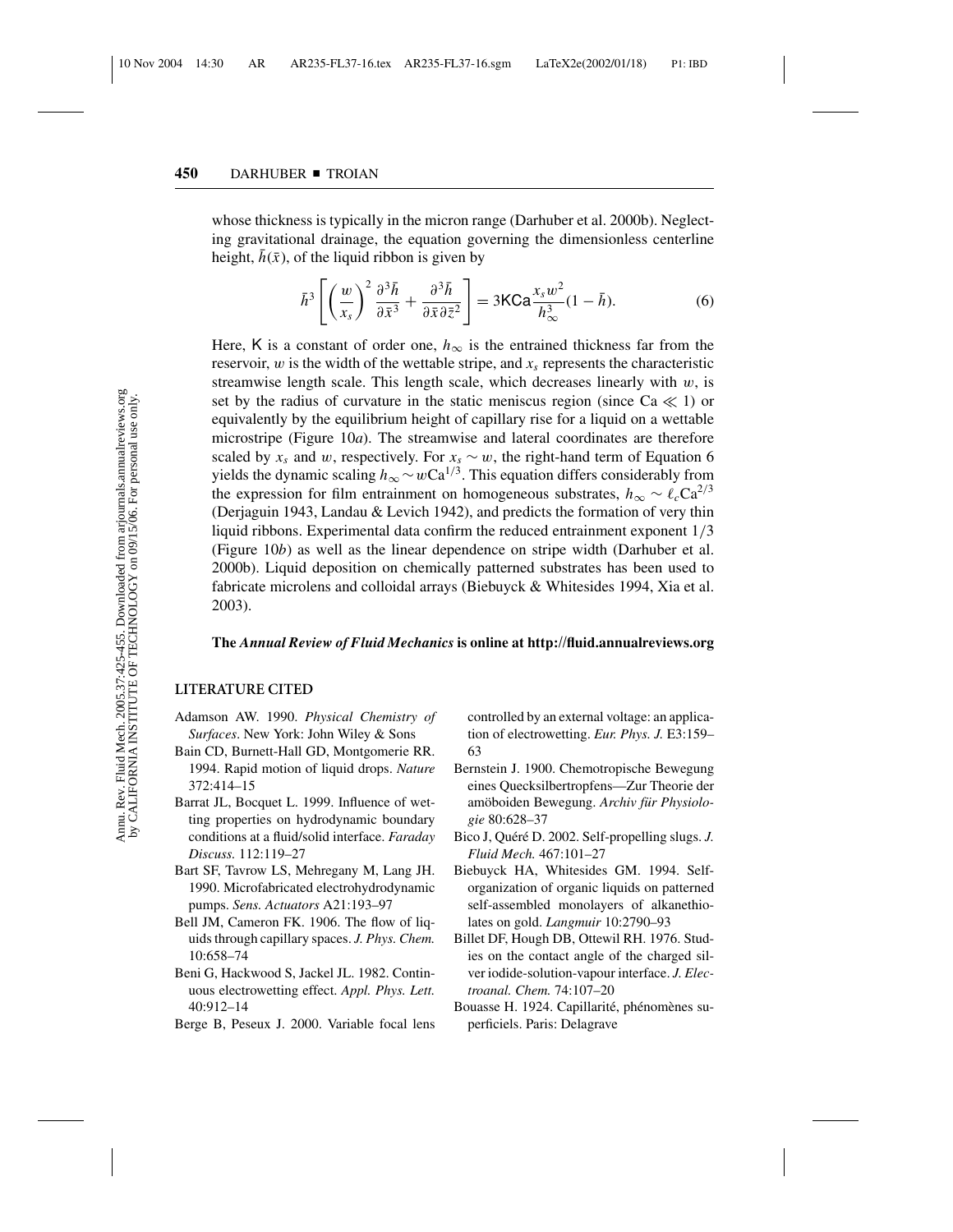- Brakke KA. 1992. The Surface Evolver. *Exp. Math.* 1:141–64
- Brinkmann M, Lipowsky R. 2002. Wetting morphologies on substrates with striped surface domains. *J. Appl. Phys.* 92:4296–306
- Brochard F. 1989. Motions of droplets on solid surfaces induced by chemical or thermal gradients. *Langmuir* 5:432–38
- Brzoska JB, Brochard-Wyart F, Rondelez F. 1993. Motions of droplets on hydrophobic model surfaces induced by thermal gradients. *Langmuir* 9:2220–24
- Buehrle J, Herminghaus S, Mugele F. 2003. Interface profiles near three-phase contact lines in electric fields. *Phys. Rev. Lett.* 91:086101– 4
- Burdon RS, Oliphant ML. 1927. The problem of the surface tension of mercury and the action of aqueous solutions on a mercury surface. *Transact. Faraday Soc.* 23:205–13
- Busscher HJ, Stokroos I, van der Mei HC, Rouxhet PG, Schakenraad JM. 1992. Preparation and characterization of superhydrophobic FEP-teflon surfaces. *J. Adhes. Sci. Technol.* 6:347–56
- Cassie ABD, Baxter S. 1944. Wettability of porous surfaces. *Trans. Farad. Soc.* 40:546– 51
- Cazabat AM, Heslot F, Troian SM, Carles P. 1990. Fingering instability of thin spreading films driven by temperature gradients.*Nature* 346:824–26
- Chatelier RC, Drummond CJ, Chan DYC, Vasic ZR, Gengenbach TR, et al. 1995. Theory of contact angles and the free energy of formation of ionizable surfaces. *Langmuir* 11:4122–28
- Chaudhury MK, Whitesides GM. 1992. How to make water run uphill. *Science* 256:1539–41
- Chen JZ, Troian SM, Darhuber AA, Wagner S. 2005. Effect of contact angle hysteresis on thermocapillary droplet propulsion. *J. Appl. Phys.* In press
- Chen YL, Helm CA, Israelachvili JN. 1991. Molecular mechanisms associated with adhesion and contact angle hysteresis of monolayer surfaces. *J. Phys. Chem.* 95:10736–47
- Cho SK, Moon H, Kim CJ. 2003. Creat-

ing, transporting, cutting, and merging liquid droplets by electrowetting-based actuation for digital microfluidic circuits. *J. Microelectromech. Syst.* 12:70–80

- Chou T. 2001. Geometry-dependent electrostatics near contact lines. *Phys. Rev. Lett.* 87:106101–4
- Christiansen C. 1903. Kapillarelektrische Bewegungen. *Ann. Phys.* 12:1072–79
- Chudleigh PW. 1976. Mechanism of charge transfer to a polymer surface by a conducting liquid contact. *J. Appl. Phys.* 47:4475–83
- Concus P, Finn R. 1974. On capillary free surfaces in the absence of gravity. *Acta Math.* 132:177–98
- Cox RG. 1986. The dynamics of the spreading of liquids on a solid surface. I. Viscous flow. *J. Fluid Mech.* 168:169–94
- Cubaud T, Fermigier M. 2001. Faceted drops on heterogeneous surfaces. *Europhys. Lett.* 55:239–45
- Dahms H. 1969. Electrocapillary measurements at the interface insulator-electrolytic solution. *J. Electrochem. Soc.* 116:1532– 34
- Daniel S, Chaudhury MK. 2002. Rectified motion of liquid drops on gradient surfaces induced by vibration. *Langmuir* 18:3404–7
- Darhuber AA, Troian SM, Miller SM, Wagner S. 2000a. Morphology of liquid microstructures on chemically patterned surfaces. *J. Appl. Phys.* 87:7768–75
- Darhuber AA, Troian SM, Davis JM, Miller SM, Wagner S. 2000b. Selective dip-coating of chemically micropatterned surfaces. *J. Appl. Phys.* 88:5119–26
- Darhuber AA, Troian SM, Reisner WW. 2001a. Dynamics of capillary spreading along hydrophilic microstripes. *Phys. Rev. E* 64:031603:1–8
- Darhuber AA, Davis JM, Troian SM, Reisner WW. 2003a. Thermocapillary actuation of liquid flow on chemically patterned surfaces. *Phys. Fluids* 15:1295–304
- Darhuber AA, Valentino JP, Davis JM, Troian SM, Wagner S. 2003b. Microfluidic actuation by modulation of surface stresses. *Appl. Phys. Lett.* 82:657–59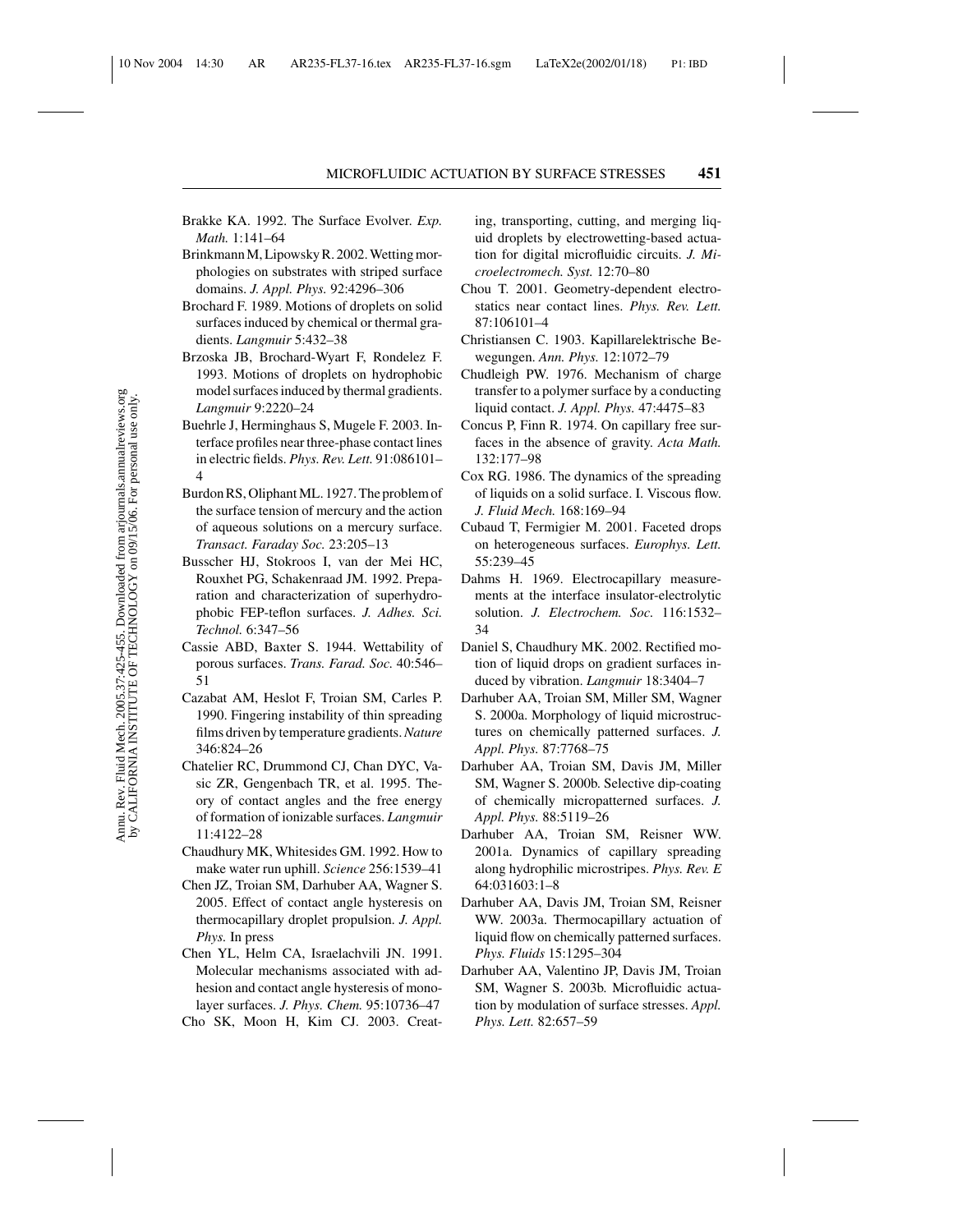- Darhuber AA, Valentino JP, Troian SM, Wagner S. 2003c. Thermocapillary actuation of droplets on chemically patterned surfaces by programmable microheater arrays. *J. Microelectromech. Syst.* 12:873–79
- Darhuber AA, Chen JZ, Davis JM, Troian SM. 2004. A study of mixing in thermocapillary flows on micropatterned surfaces. *Phil. Trans. R. Soc. London* A362:1037–58
- Davis SH. 1980. Moving contact lines and rivulet instabilities. Part 1. The static rivulet. *J. Fluid Mech.* 98:225–42
- de Gennes PG. 1985. Wetting: statics and dynamics. *Rev. Mod. Phys.* 57:827–63
- Derjaguin B. 1943. Thickness of liquid layer adhering to walls of vessels on their emptying and the theory of photo- and motion picture film coating. *Dokl. Acad. Sci. URSS* 39:13–16
- Dettre RH, Johnson RE. 1965. Contact angle hysteresis. IV. Contact angle measurements on heterogeneous surfaces. *J. Phys. Chem.* 69:1507–15
- Digilov R. 2000. Charge-induced modification of contact angle: the secondary electrocapillary effect. *Langmuir* 16:6719–23
- Dos Santos FD, Ondarçuhu T. 1995. Freerunning droplets. *Phys. Rev. Lett.* 75:2972– 75
- Duffy DC, Gillis HL, Lin J, Sheppard NF, Kellogg GJ. 1999. Microfabricated centrifugal microfluidic systems. *Anal. Chem.* 71:4669– 78
- Dunn PD, Reay DA. 1978. *Heat Pipes.* Oxford: Pergamon Press
- Dussan EB. 1976. The moving contact line: the slip boundary condition. *J. Fluid. Mech.* 77:665–84
- Dussan EB. 1979. On the spreading of liquids on solid surfaces: static and dynamic contact lines. *Annu. Rev. Fluid Mech.* 11:371–400
- Erman P. 1809. Wahrnehmungen über das gleichzeitige Entstehen von mechanischer Cohärenz und chemischer Verwandtschaft. *Ann. Phys.* 32:261–92
- Faghri A, Juhasz AJ, Mahefkey T, eds. 1993. *Heat Pipes and Capillary Pumped Loops*. New York: ASME
- Finn R. 1986. *Equilibrium Capillary Surfaces*. New York: Springer Verlag
- Fokkink LGJ, Ralston J. 1989. Contact angles on charged surfaces. *Coll. Surf.* 36:69–76
- Ford ML, Nadim A. 1994. Thermocapillary migration of an attached drop on a solid surface. *Phys. Fluids* 6:3183–85
- Gallardo BS, Gupta VK, Eagerton FD, Jong LI, Craig VS, et al. 1999. Electrochemical principles for active control of liquids on submillimeter scales. *Science* 283:57–60
- Gau H, Herminghaus S, Lenz P, Lipowsky R. 1999. Liquid morphologies on structured surfaces: from microchannels to microchips. *Science* 283:46–49
- Gibbs JW. 1961. *Scientific Papers Vol. 1* , New York: Dover
- Glinski J, Chavepeyer G, Platten JK, De Saedeleer C. 1993. Interfacial tension and interface phase transitions in two-phase waterlong-chained alcohols systems. *J. Colloid Interface Sci.* 158:382–87
- Greenspan HP. 1978. On the motion of a small viscous droplet that wets a surface. *J. Fluid. Mech.* 84:125–43
- Hare EF, Zisman WA. 1955. Autophobic liquids and the properties of their adsorbed films. *J. Phys. Chem.* 59:335–40
- Hauksbee F. 1712. An account of an experiment touching the direction of a drop of oil of oranges, between two glass planes, towards any side of them that is nearest press'd together. *Philosoph. Transact.* 27:395–96
- Helmholtz HLF. 1882. *Wissenschaftliche Abhandlungen I*. Leipzig: Johann Ambrosius Barth. 925 pp.
- Hershey AV. 1939. Ridges in a liquid surface due to the temperature dependence of surface tension. *Phys. Rev.* 56:204
- Hitt DL, Smith MK. 1993. Radiation-driven thermocapillary flows in optically thick liquid films. *Phys. Fluids A* 5:2624–32
- Huh C, Mason SG. 1977. Effects of surface roughness on wetting. *J. Colloid Interface Sci.* 60:11–38
- Ichimura K, Oh SK, Nakagawa M. 2000. Lightdriven motion of liquids on a photoresponsive surface. *Science* 288:1624–26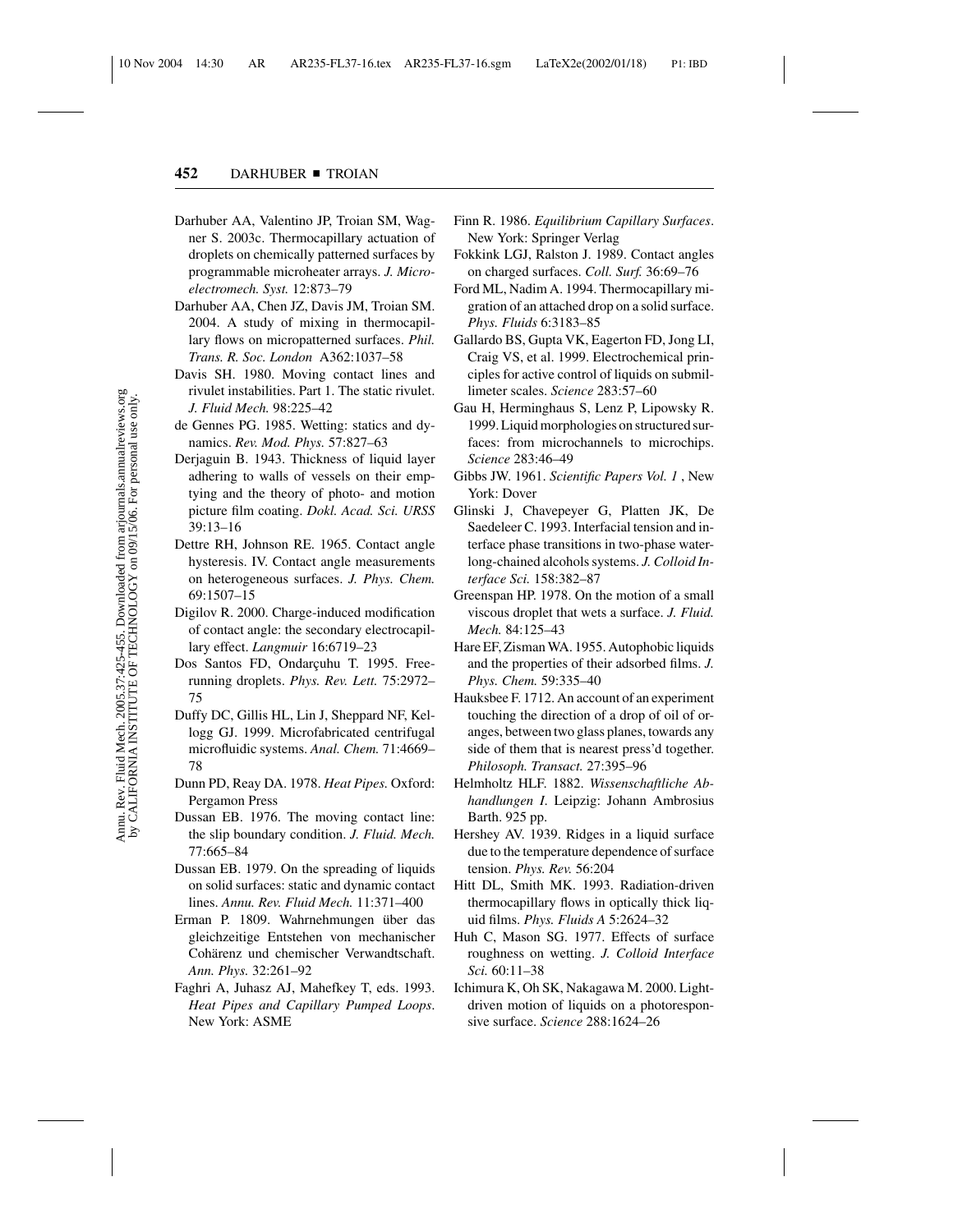- Ishihara K, Okazaki A, Negishi N, Shinohara I, Okano T, et al. 1982. Photo-induced change in wettability and binding ability of azoaromatic polymers. *J. Appl. Polym. Sci.* 27:239– 45
- Jang J, Lee SS. 2000. Theoretical and experimental study of magnetohydrodynamic micropump. *Sens. Actuators A* 80:84–89
- Johnson RE, Dettre RH. 1964. Contact angle hysteresis. III. Study of an idealized heterogeneous surface. *J. Phys. Chem.* 68:1744–50
- Jones TB, Gunji M, Washizu M, Feldman MJ. 2001. Dielectrophoretic liquid actuation and nanodroplet formation. *J. Appl. Phys.* 89:1441–48
- Jones TB, Wang KL, Yao DJ. 2004. Frequencydependent electromechanics of aqueous liquids: electrowetting and dielectrophoresis. *Langmuir* 20:2813–18
- Kabanov B, Frumkin A, 1933. Uber die Grösse elektrolytisch entwickelter Gasblasen. *Z. Phys. Chem.* A165:433–52
- Kang KH. 2002. How electrostatic fields change contact angle in electrowetting. *Langmuir* 18:10318–22
- Kang KH, Kang IS, Lee CM. 2003. Wetting tension due to Coulombic interaction in charge-related wetting phenomena. *Langmuir* 19:5407–12
- Karlsson R, Karlsson M, Karlsson A, Cans AS, Bergenholtz J, et al. 2002. Moving-walldriven flows in nanofluidic systems. *Langmuir* 18:4186–90
- Kataoka DE, Troian SM. 1997. A theoretical study of instabilities at the advancing front of thermally driven coating films. *J. Colloid Interface Sci.* 192:350–62
- Kataoka DE, Troian SM. 1999. Patterning liquid flow on the microscopic scale. *Nature* 402:794–97
- Krotov VV, Rusanov AI. 1999. *Physicochemical Hydrodynamics of Capillary Systems*. London: Imperial College Press
- Krupenkin TN, Taylor JA, Schneider TM, Yang S. 2004. From rolling ball to complete wetting: the dynamic tuning of liquids on nanostructured surfaces. *Langmuir* 20:3824–27
- Kunugi Y, Nonaku T, Chong YB, Watanabe N.

1993. Preparation of ultrahydrophobic electrodes and their electrochemical properties. *J. Electroanalyt. Chem.* 353:209–15

- Landau L, Levich B. 1942. Dragging of a liquid by a moving plate. *Acta Physicochim. URSS* 17:42–54
- Langbein DW. 2002. *Capillary Surfaces*. Berlin: Springer Verlag
- Laskowski J, Kitchener JA. 1969. The hydrophilic-hydrophobic transition on silica. *J. Colloid Interface Sci.* 29:670–79
- Lau KKS, Bico J, Teo KBK, Chhowalla M, Amaratunga GAJ, et al. 2003. Superhydrophobic carbon nanotube forests. *Nano Lett.* 3:1701–5
- Lea MC. 1986. Electrocapillary devices. *U.S. Patent No.* 4,583,824
- Leal LG. 1992. *Laminar Flow and Convective Transport Processes*. Boston: Butterworth-Heinemann
- Lee J, Kim CJ. 2000. Surface-tensiondriven microactuation based on continuous electrowetting. *J. Microelectromech. Syst.* 9:171–80
- Levich V. 1941. The damping of waves by surface-active substances I. *Acta Physicochim. URSS* 14:307–28
- Levich VG. 1962. *Physicochemical Hydrodynamics*. Englewood Cliffs, NJ: Prentice Hall
- Lippmann G. 1875. Relations entre les phènoménes électriques et capillaires. Ann. *Chim. Phys.* 5:494–548
- Lucas R. 1918. Uber das Zeitgesetz des kapillaren Aufstiegs von Flüssigkeiten. Kolloid *Zeitschrift* 23:15–22
- Ludviksson V, Lightfoot EN. 1971. The dynamics of thin liquid films in the presence of surface-tension gradients. *AIChE J.* 17:1166- 73
- Makihara M, Sato M, Shimokawa F, Nishida Y. 1999. Micromechanical optical switches based on thermocapillary integrated in waveguide substrate. *J. Lightwave Technol.* 17:14–18
- Mann JA, Romero L, Rye RR, Yost FG. 1995. Flow of simple liquids down narrow V grooves. *Phys. Rev. E* 52:3967–72
- Maoz R, Sagiv J. 1984. On the formation and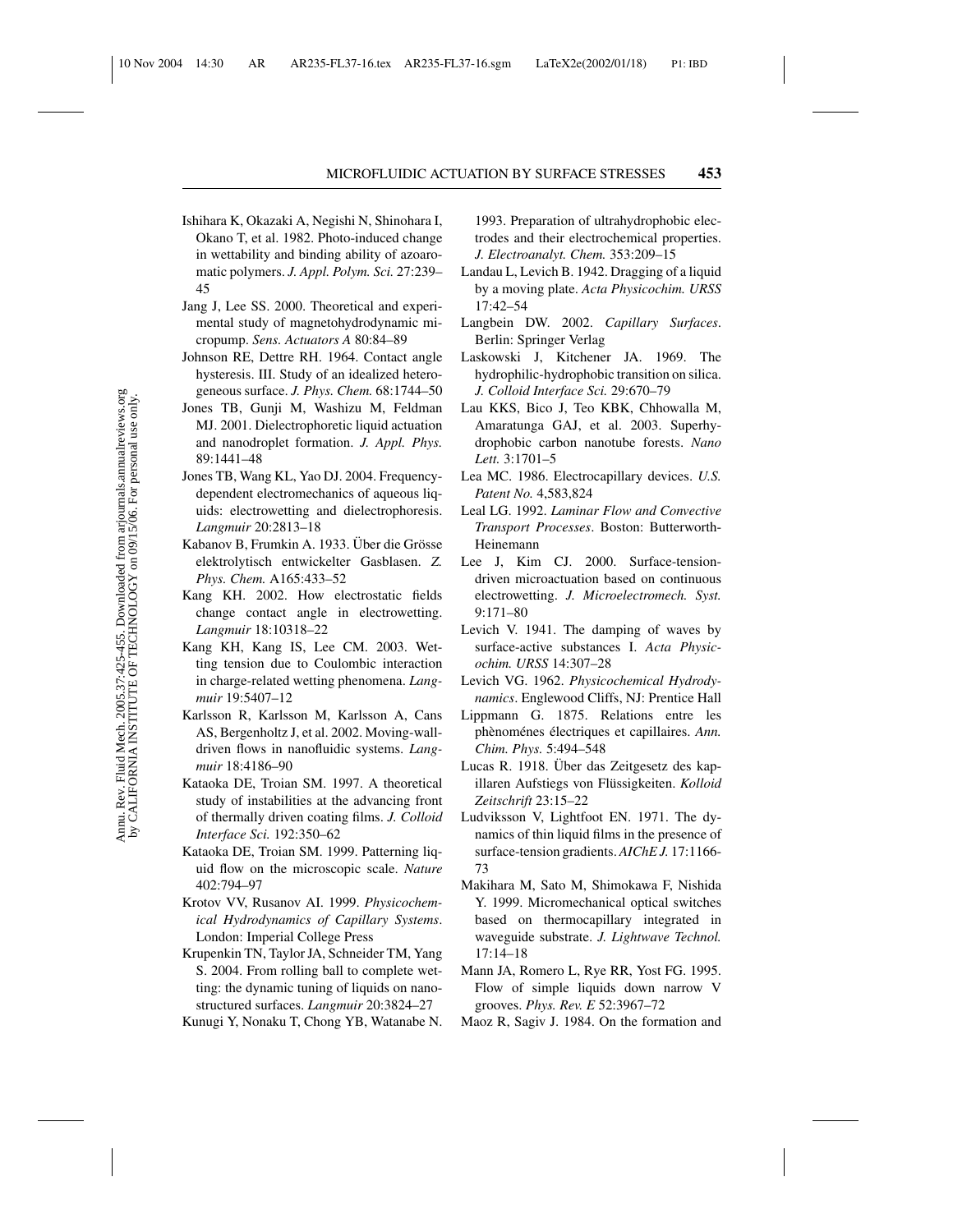structure of self-assembling monolayers. *J. Colloid Interface Sci.* 100:465–96

- Marangoni C. 1871. Ueber die Ausbreitung der Tropfen einer Flüssigkeit auf der Oberfläche einer anderen. *Ann. Phys. Chem.* 143:337– 54
- Marcelin A. 1925. Les solutions superficielles—Fluides a deux dimensions. *Ann. de Phys.* 4:459–527
- Middleman S. 1995. *Modeling Axisymmetric Flows: Dynamics of Films, Jets, and Drops*. San Diego: Academic Press
- Moilliet JL, ed. 1963. *Waterproofing and Water-Repellency*. Amsterdam: Elsevier
- Möller HG. 1908. Elektrolytische Vorgänge an der Elektrodenoberfläche. Überspannung und Elektrokapillarität. *Z. Phys. Chem.* 65: 226–54
- Mori VH, van de Ven TGM, Mason SG. 1982. Resistance to spreading of liquids by sharp edged microsteps. *Coll. Surf.* 4:1–15
- Nakata S, Iguchi Y, Ose S, Kuboyama M, Ishii T, Yoshikawa K. 1997. Self-rotation of a camphor scraping on water: new insight into the old problem. *Langmuir* 13:4454–58
- Navier CLMH. 1823. Mémoire sur les lois du mouvement des fluids. *Mem. Acad. Roy. Sci. Paris* 6:389–416
- Neimark AV, Ruetsch S, Kornev KG, Ravikovitch PI, Poulin P, et al. 2003. Hierarchical pore structure and wetting properties of single-wall carbon nanotube fibers. *Nano Lett.* 3:419–23
- Nie XB, Chen SY, E WN, Robbins MO. 2004. A continuum and molecular dynamics hybrid method for micro- and nano-fluid flow. *J. Fluid Mech.* 500:55–64
- O'Connell ST, Thompson PA. 1995. Molecular dynamics-continuum hybrid computations: a tool for studying complex fluid flows. *Phys. Rev. E* 52:R5792–95
- Ollivier H. 1907. Recherches sur la capillarit´e. *Ann. Chim. Phys.* 10:229–88
- Ottino JM, Wiggins S. 2004. Transport and mixing at the microscale. *Phil. Trans. R. Soc. London A* 362:923–1129
- Paalzow A. 1858. Ueber einige Bewegungserscheinungen innerhalb des Schließungsbo-

gens der galvanischen Kette. *Ann. Phys. Chem.* 104:413–21

- Pfahler J, Harley J, Bau H, Zemel J. 1990. Liquid transport in micron and submicron channels. *Sens. Actuators* A22:431–34
- Pollack MG, Fair RB, Shenderov AD. 2000. Electrowetting-based actuation of liquid droplets for microfluidic applications. *Appl. Phys. Lett.* 77:1725–26
- Priezjev NV, Troian SM. 2004. Molecular origin and dynamic behavior of slip in sheared polymer films. *Phys. Rev. Lett.* 92:018302:1– 4
- Quéré D. 1999. Fluid coating on a fiber. *Annu*. *Rev. Fluid Mech.* 31:347–84
- Quincke G. 1888. Ueber periodische Ausbreitung an Flüssigkeitsoberflächen und dadurch hervorgerufene Bewegungserscheinungen. *Ann. Phys. Chem.* 35:580–642
- Raphaël E. 1989. Capillary rise of a wetting fluid in a semi-circular groove. *J. Phys. France* 50:485–91
- Lord Rayleigh. 1890. Measurements of the amount of oil necessary in order to check the motions of camphor upon water. *Proc. Roy. Soc. London* 47:364–67
- Romero LA, Yost FG. 1996. Flow in an open channel capillary. *J. Fluid Mech.* 322:109–29
- Roques-Carmes T, Hayes RA, Feenstra BJ, Schlangen LJM. 2004. Liquid behavior inside a reflective display pixel based on electrowetting. *J. Appl. Phys.* 95:4389–96
- Rowlinson JS. 1983. The thermodynamics of a liquid lens. *J. Chem. Soc., Faraday Trans. 2* 79:77–90
- Roy RV, Schwartz LW. 1999. On the stability of liquid ridges. *J. Fluid Mech.* 391:293–318
- Sammarco TS, Burns MA. 1999. Thermocapillary pumping of discrete drops in microfabricated analysis devices. *AIChE J.* 45:350– 66
- Schatz MF, Grigoriev RO, Garnier N. 2002. Optical manipulation of microscale fluid flow. *Bull. Am. Phys. Soc.* 47:49 and *Phys. Rev. Lett.* 91:054501-1-4 (2003)
- Scriven LE. 1960. Dynamics of a fluid interface-equation of motion for Newtonian surface fluids. *Chem. Eng. Sci.* 12:98–108